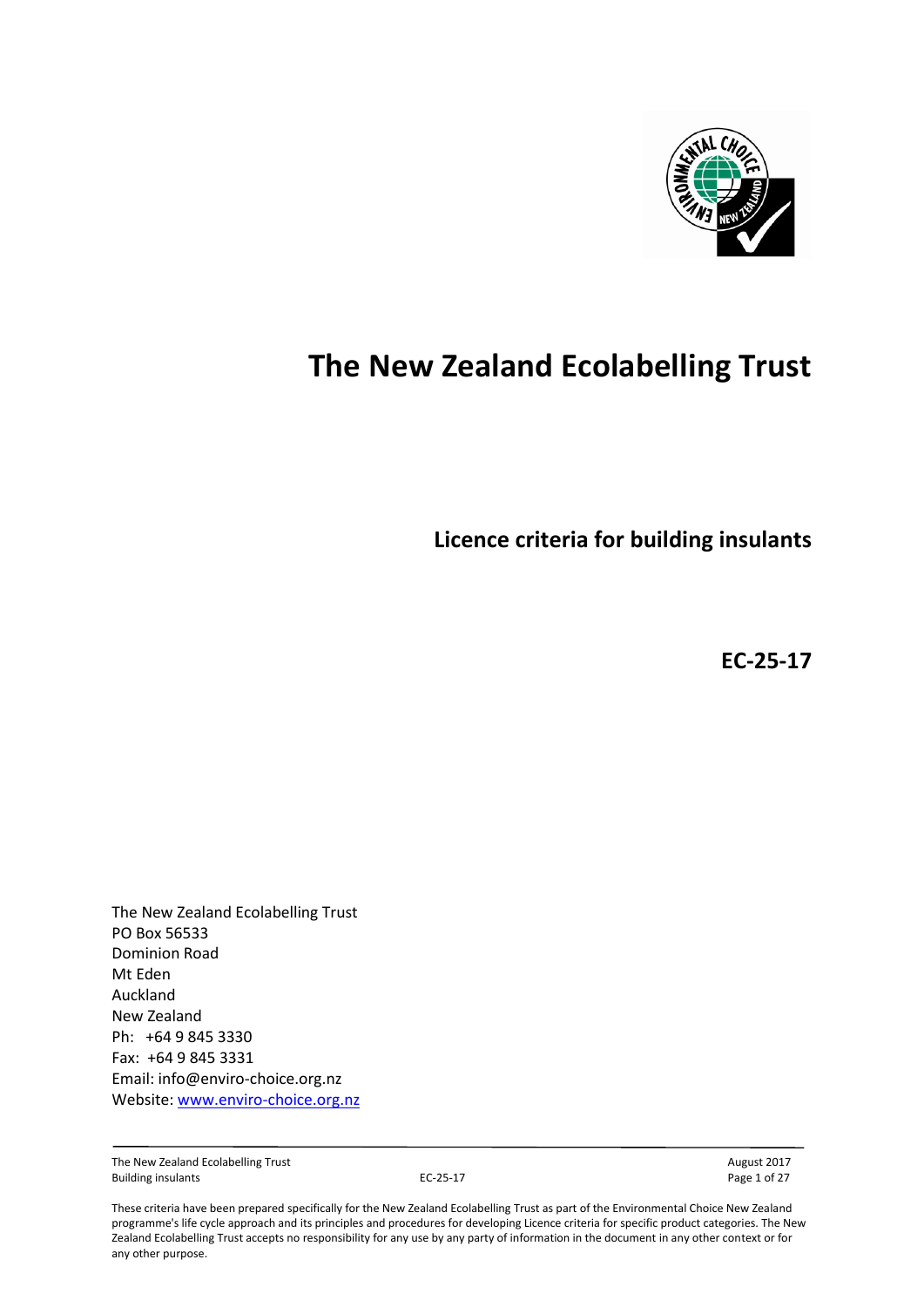## **Specification change history**

Minor clarifications, corrections or technical changes made since the specification was last reviewed and issued in August 2017.

| Date | Version | Change |
|------|---------|--------|
|      |         |        |
|      |         |        |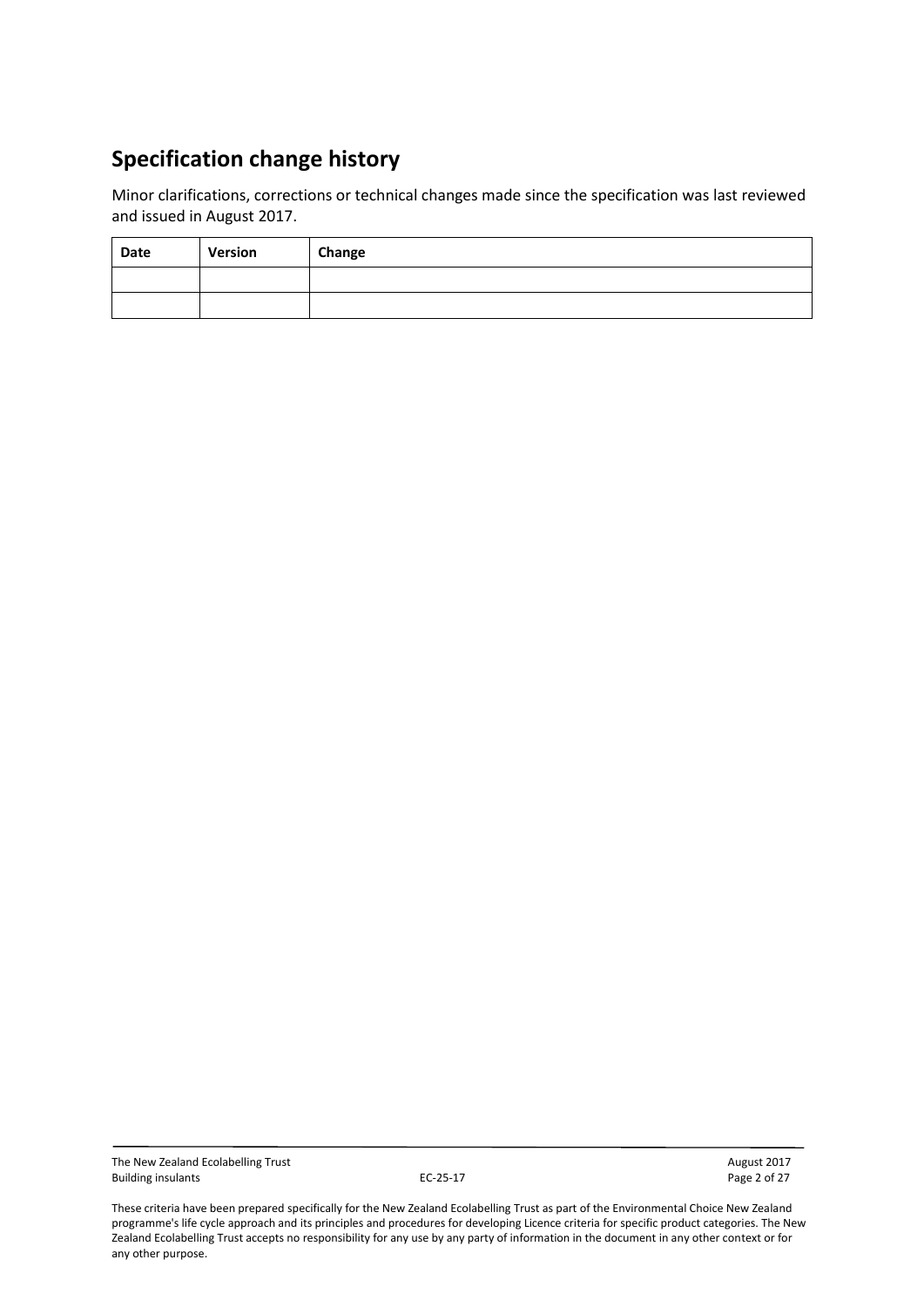## **Table of contents**

| $\mathbf{1}$                   | Introduction                                            |                                                                                   |                                            |    |  |  |  |  |  |  |
|--------------------------------|---------------------------------------------------------|-----------------------------------------------------------------------------------|--------------------------------------------|----|--|--|--|--|--|--|
| 2                              | <b>Background</b>                                       |                                                                                   |                                            |    |  |  |  |  |  |  |
| 3                              | Interpretation                                          |                                                                                   |                                            |    |  |  |  |  |  |  |
| 4                              | <b>Category definition</b>                              |                                                                                   |                                            |    |  |  |  |  |  |  |
| 5                              | <b>Environmental criteria</b>                           |                                                                                   |                                            |    |  |  |  |  |  |  |
|                                | Legal requirements<br>5.1                               |                                                                                   |                                            |    |  |  |  |  |  |  |
|                                | 5.2                                                     | Raw materials                                                                     |                                            |    |  |  |  |  |  |  |
|                                |                                                         | 5.2.1                                                                             | Threshold for material-specific criteria   | 10 |  |  |  |  |  |  |
|                                |                                                         | 5.2.2                                                                             | Glass wool (fibre glass) and mineral wool  | 10 |  |  |  |  |  |  |
|                                |                                                         | 5.2.3                                                                             | Polyester/polyethylene terephthalate (PET) | 11 |  |  |  |  |  |  |
|                                |                                                         | 5.2.4                                                                             | Wool                                       | 12 |  |  |  |  |  |  |
|                                |                                                         | 5.2.5                                                                             | Cellulose                                  | 12 |  |  |  |  |  |  |
|                                |                                                         | 5.2.6                                                                             | EPS, XPS polyisocyanurate and polyurethane | 13 |  |  |  |  |  |  |
|                                | 5.3                                                     |                                                                                   | Hazardous substances                       | 14 |  |  |  |  |  |  |
|                                | 5.4<br>Waste management                                 |                                                                                   |                                            |    |  |  |  |  |  |  |
|                                | 5.5<br>Energy management                                |                                                                                   |                                            |    |  |  |  |  |  |  |
|                                | 5.6<br>Packaging requirements                           |                                                                                   |                                            |    |  |  |  |  |  |  |
| Emissions to indoor air<br>5.7 |                                                         |                                                                                   |                                            |    |  |  |  |  |  |  |
|                                | 5.8<br>Product stewardship                              |                                                                                   |                                            |    |  |  |  |  |  |  |
| 6                              |                                                         |                                                                                   | <b>Product characteristics</b>             | 18 |  |  |  |  |  |  |
|                                | 6.1                                                     | Thermal resistance and testing requirements (for thermal insulants only)<br>18    |                                            |    |  |  |  |  |  |  |
|                                | 6.2                                                     | 19<br>Acoustic performance and testing requirements (for acoustic insulants only) |                                            |    |  |  |  |  |  |  |
|                                | 6.3                                                     | Informative labelling (for All insulants)                                         |                                            |    |  |  |  |  |  |  |
|                                | 6.4                                                     | Installation instructions (for ALL insulants)                                     |                                            |    |  |  |  |  |  |  |
|                                | 6.5                                                     | Installation instructions (for LOOSE FILL only)                                   |                                            |    |  |  |  |  |  |  |
|                                | 6.6                                                     | Installation instructions (for SPRAY-ON only)                                     |                                            |    |  |  |  |  |  |  |
| $\overline{\mathbf{z}}$        | <b>Requirements and notes for licence holders</b><br>24 |                                                                                   |                                            |    |  |  |  |  |  |  |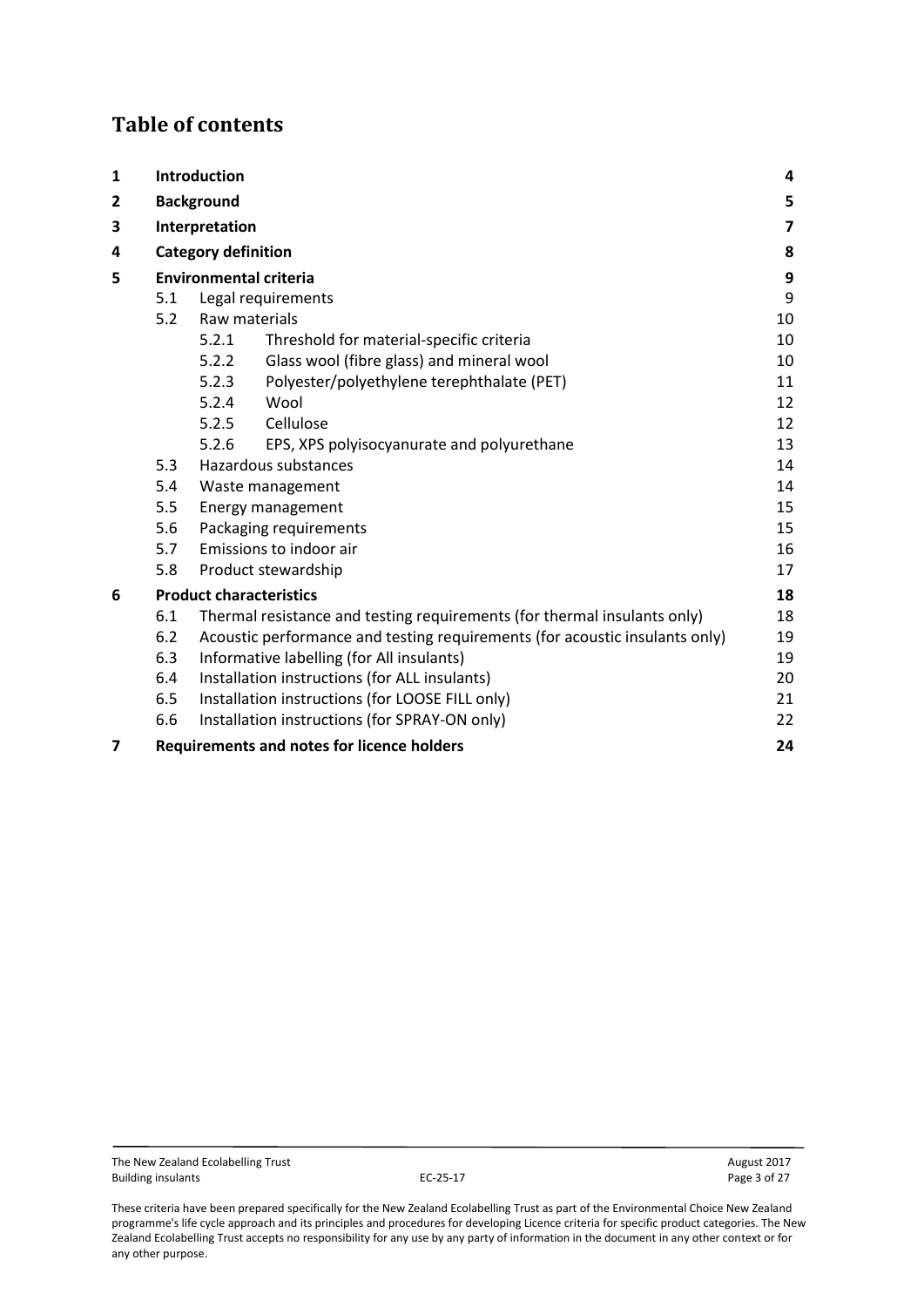## <span id="page-3-0"></span>**1 Introduction**

Environmental Choice New Zealand (ECNZ) is an environmental labelling programme which has been created to help businesses and consumers find products and services that ease the burden on the environment. The programme results from a New Zealand Government initiative and has been established to improve the quality of the environment by minimising the adverse environmental impacts generated by the production, distribution, use and disposal of products, and the delivery of services. The programme is managed by the New Zealand Ecolabelling Trust (The Trust).

ECNZ operates to the ISO 14024:1999 standard "Environmental labels and declarations – Type 1 Environmental labelling - Principles and procedures" and The Trust is a member of the Global Ecolabelling Network (GEN) an international network of national programmes also operating to the ISO 14024 standard.

ISO 14024 requires environmental labelling specifications to include criteria that are objective, reasonable and verifiable. It requires that interested parties have an opportunity to participate and have their comments considered. It also requires that environmental criteria be set, based on an evaluation of the environmental impacts during the actual product or service lifecycle, to differentiate product and services on the basis of preferable environmental performance.

The lifecycle approach is used to identify and understand environmental issues (adverse or beneficial impacts) across the whole life of a product or service (within a defined product or service category). This information is evaluated to identify the most significant issues and from those to identify the issues on which it is possible to differentiate environmentally preferable products or services from others available in the New Zealand market. Criteria are then set on these significant and differentiating issues. These must be set in a form and at a level that does differentiate environmentally preferable products or services, is attainable by potential ECNZ licence applicants and is able to be measured and verified. As a result of this approach, criteria may not be included in an ECNZ specification on all aspects of the lifecycle of a product or service. If stages of a product or service lifecycle are found not to differentiate environmentally preferable products or services, or to have insufficient data available to allow objective benchmarking in New Zealand, those stages will not generally be included in criteria in the specification. For some issues, however, (such as energy and waste) criteria may be set to require monitoring and reporting. These criteria are designed to generate information for future reviews of specifications.

The Trust is pleased to publish this ECNZ specification for building insulants. The specification provides a means to recognise products that are demonstrably environmentally preferable but are not covered by an existing ECNZ specification.

This specification sets out the requirements that a building insulant must meet in order to be licensed to use the ECNZ Label. The requirements include some environmental criteria and product characteristics that are generally applicable to a wide range of products and which are common to other ECNZ specifications. The requirements also define a process to set appropriate insulant product-specific criteria. The insulant product will need to meet the generally applicable requirements and the product-specific criteria.

The process set out in the specification will require the ECNZ Licence holders to provide a significant amount of information on management and improvement programmes. Information will be required that is of sufficient quality for The Trust to understand and monitor performance and improvement of performance over time. The Trust will use this information to inform future reviews of this specification, including to set criteria that differentiate the product on the basis of environmental preference across the product lifecycle.

The New Zealand Ecolabelling Trust August 2017 Building insulants **EC-25-17** Page 4 of 27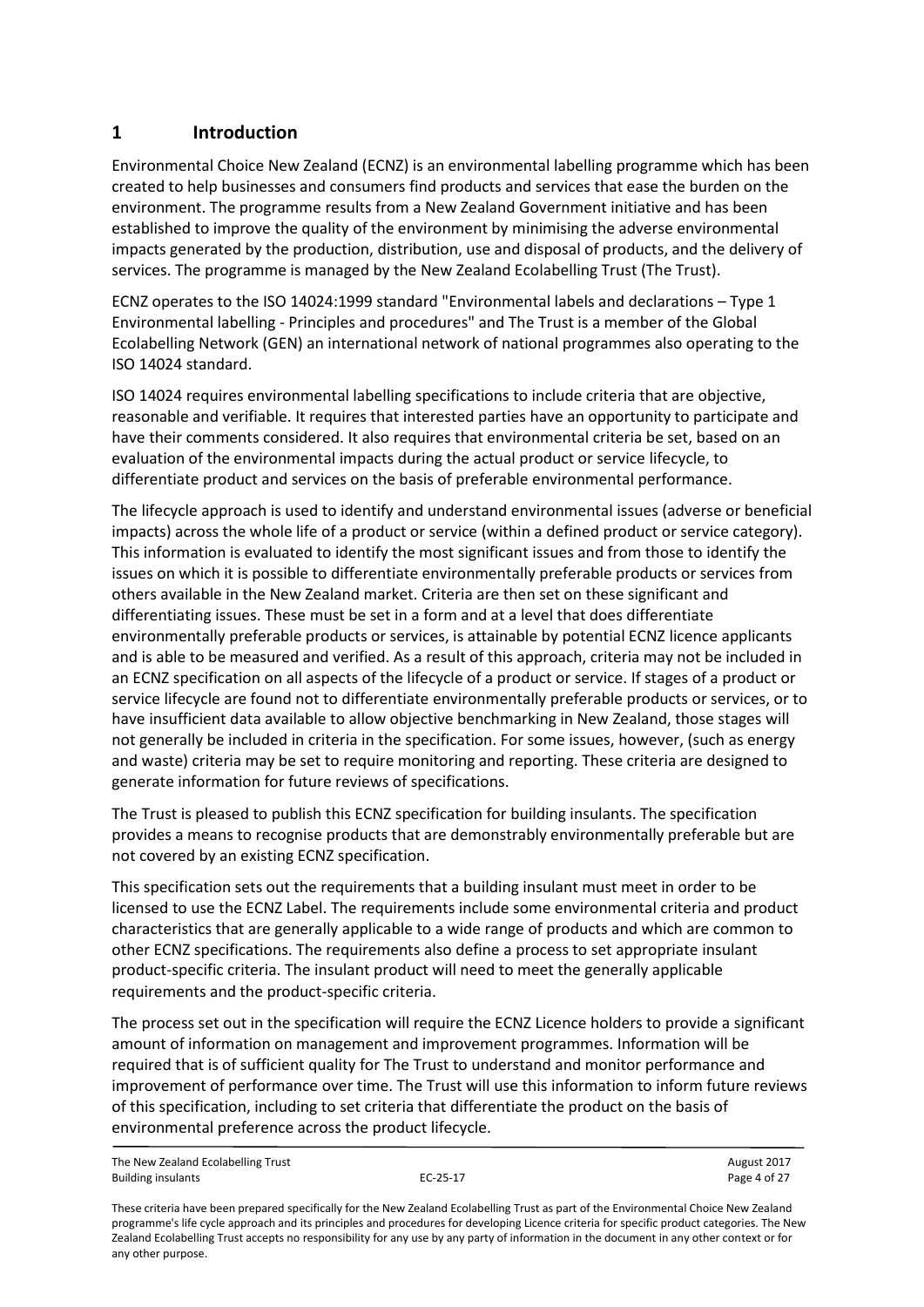This specification is valid for a period of five years. Twelve months before the expiry date (or at an earlier date if required), The Trust will initiate a further review process for the specification.

## <span id="page-4-0"></span>**2 Background**

As a building product, thermal insulants are unusual. For most building products, the majority of the overall life cycle environmental impacts occur at the manufacturing stage. However, for thermal insulants a significant environmental impact in their life cycle occurs during their use in the building, having the potential to reduce the energy consumption required for space heating and space cooling over the lifetime of the building.

Achieving good in-situ thermal performance is therefore critical to the overall environmental impact of the insulant. There are several aspects that determine the overall environmental impact over the life cycle of the insulant including representative and informative product labelling, correct handling of the product, and correct installation. As an example, the thermal performance of an insulant can be reduced by 50 % even if small (5 %) gaps remain after installation.

Acoustic building insulants are designed to provide additional functions beyond thermal resistance. While thermal insulation may inadvertently reduce noise transmission, acoustic insulation is specifically designed for this purpose. Acoustic insulation is used in residential and commercial spaces. Indoor comfort levels are increased by diminishing penetration of external noise and preventing internal noise from being transmitted to other rooms.

Acoustic and thermal building insulants are often made of the same materials and acoustic insulants can have comparable thermal resistance to thermal insulants. In New Zealand, both types of insulation are manufactured from natural wool, glass wool and polyester. Cellulose (paper), mineral wool (rock or slag), polystyrene, and foams (e.g. polyisocyanurate or polyurethane) may also be used. The manufacturing processes for thermal and acoustic insulation are very similar, although acoustic insulation is typically denser than thermal insulation. Each of these insulation types have potentially significant environmental impacts associated with their manufacture.

Sheep's wool insulation is derived from a renewable resource, however, chemicals and grease-laden effluent from the scouring process may adversely impact receiving waters if the correct process controls are not in place. Sheep's wool insulation is often treated with borate to resist pests, fire and mold<sup>1</sup>. Borate is mined from natural deposits and is a non-renewable resource. Sheep's wool insulation may be blended with some polyester fibre to reduce slumping in wall cavities<sup>2</sup>.

<span id="page-4-1"></span>Glass wool insulation often includes the use of a high percentage of recycled glass cullet, although some virgin sand is required. Phenol formaldehyde binders are commonly used and formaldehyde emissions can be produced during manufacture<sup>3</sup>. Boron may be used as a flame retardant and treatment against microbial growth<sup>3</sup>.

Mineral wools are derived from non-renewable sources such as virgin rock, however, iron ore blast furnace slag can also be used. This is a waste product from the iron making process. Phenol formaldehyde is commonly used to bind the fibres and, as for glass wool, formaldehyde emissions can be produced during manufacture.

Cellulose insulation is most commonly de[r](#page-4-1)ived from recycled scrap paper<sup>3</sup>. It is typically composed of 80 % paper and 20 % fire retardants, insect resist agents and acrylic binders<sup>3</sup>. Borates are commonly

The New Zealand Ecolabelling Trust August 2017 Building insulants **EC-25-17** Page 5 of 27

**.** 

<sup>1</sup> <https://energy.gov/energysaver/insulation-materials>

<sup>2</sup> http://www.smarterhomes.org.nz/materials/insulation-materials

<sup>3</sup> Pfundstein, M. et al., *Insulating Materials: Principles, Materials, Applications*, 2008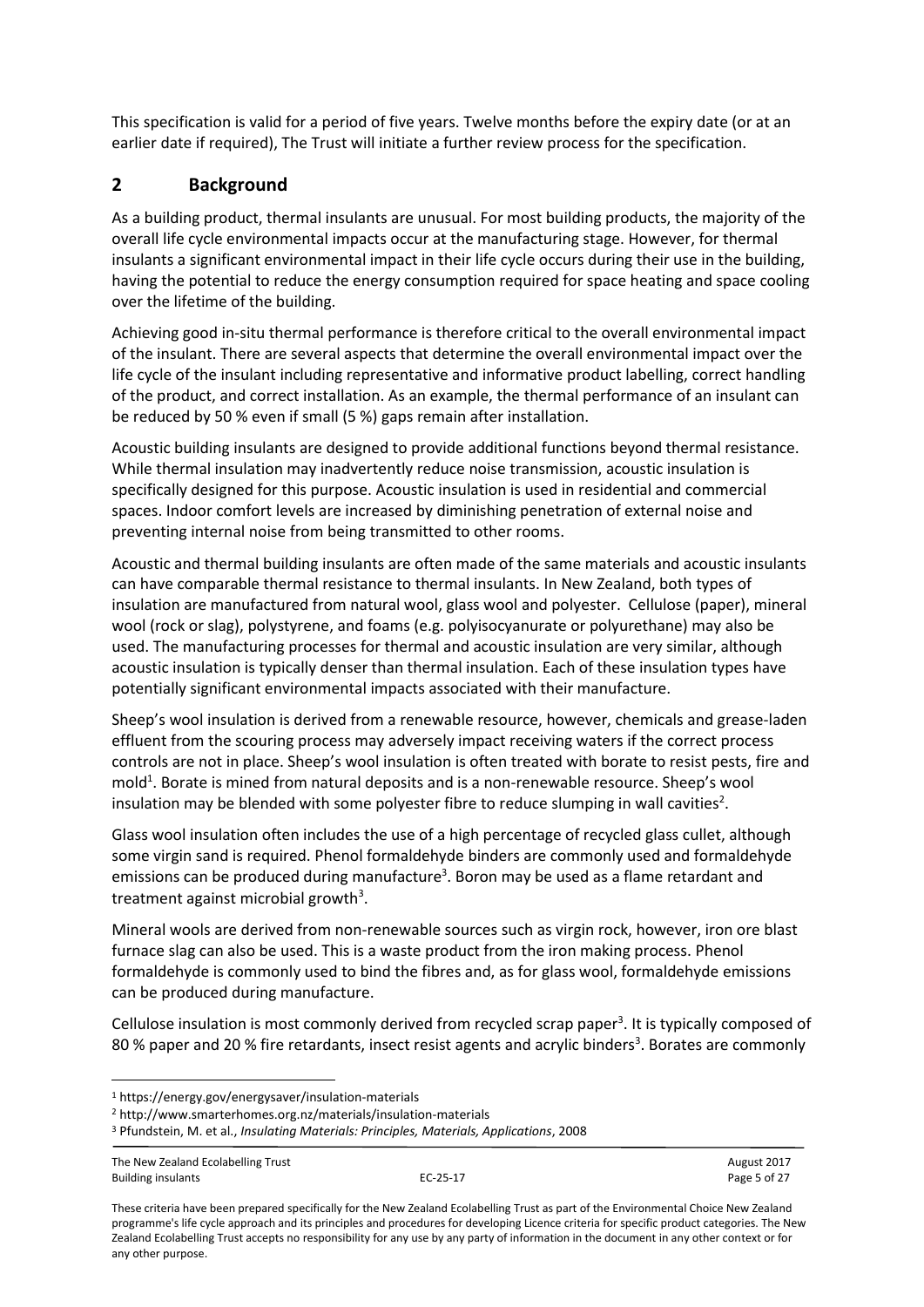used as flame retardants and insect resist agents, and can be leached from the paper if it gets wet<sup>4</sup>. The additives in cellulose insulation may make it difficult to recycle at end-of-life<sup>2</sup>.

Polymer-based materials (polyester, polystyrene, polyisocyanurate and polyurethane) are made from fossil fuel feedstock. However, high proportions of recycled materials are often included in polymer-based insulation products, and some of these products are easily recycled at end-of-life, e.g. polyester and polystyrene.

Polystyrene, polyisocyanurate and polyurethane are all available as sprayed foam or foam board. Polyisocyanurate is a foam made from isocyanurate and polyol and is similar to polyurethane<sup>1</sup>. It is mostly used for heating and air condition ducts, as well as for roofing insulation and walls of warehouses, factories and office buildings. Polystyrene insulation comes in two forms – expanded polystyrene (EPS) and extruded polystyrene (XPS). Due to concerns about the depletion of the ozone layer, chlorofluorocarbon (CFC) blowing agents in polymer foams were replaced by hydrochlorofluorocabons (HCFCs) which have significantly lower ozone depletion potential (ODP) than CFCs, but they do have very high global warming potential (GWP)<sup>5</sup>. There are currently two major replacement options for HCFCs in foam manufacturing: hydrofluorocarbons (HFCs), a group of fluorinated greenhouse gases with zero ODP, but which still have high GWP, and natural blowing agents such as  $CO<sub>2</sub>$  and hydrocarbons which have both low ODP and GWP<sup>5</sup> (see Section 3 for definitions of ODP and GWP).

The potential impacts of different types of insulation materials can be reduced by promoting the use of recycled raw materials. Restricting the use of certain hazardous substances (e.g. formaldehyde binders and bleaching of cellulose) can further reduce potentially harmful manufacturing impacts.

Energy management requirements have been included in this specification to encourage energy efficiency during manufacture and reduce overall energy use. For similar reasons, waste management requirements are also included.

The benefits of having well insulated buildings include improved indoor comfort levels, a reduction in respiratory problems<sup>6</sup>, warmer internal surfaces, a reduction in the reliance on fossil fuels for heating, which contribute to global warming, an improved durability of internal finishes and a reduced risk of mildew growth.

Based on a review of currently available information, the following product category requirements will produce environmental benefits by improving energy efficiency, reducing the use of nonrenewable fuel stocks and hazardous substances and reducing global warming contributions. As information and technology change, product category requirements will be reviewed, updated and possibly amended.

<sup>4</sup> US Department of the Interior, *Environmental Considerations of Building Insulation*

<sup>5</sup> https://www.giz.de/expertise/downloads/Fachexpertise/giz2009-en-natural-foam-blowing-agents.pdf

<sup>6</sup> https://www.asthmafoundation.org.nz/your-health/healthy-living

The New Zealand Ecolabelling Trust August 2017 Building insulants **EC-25-17** Page 6 of 27

**.**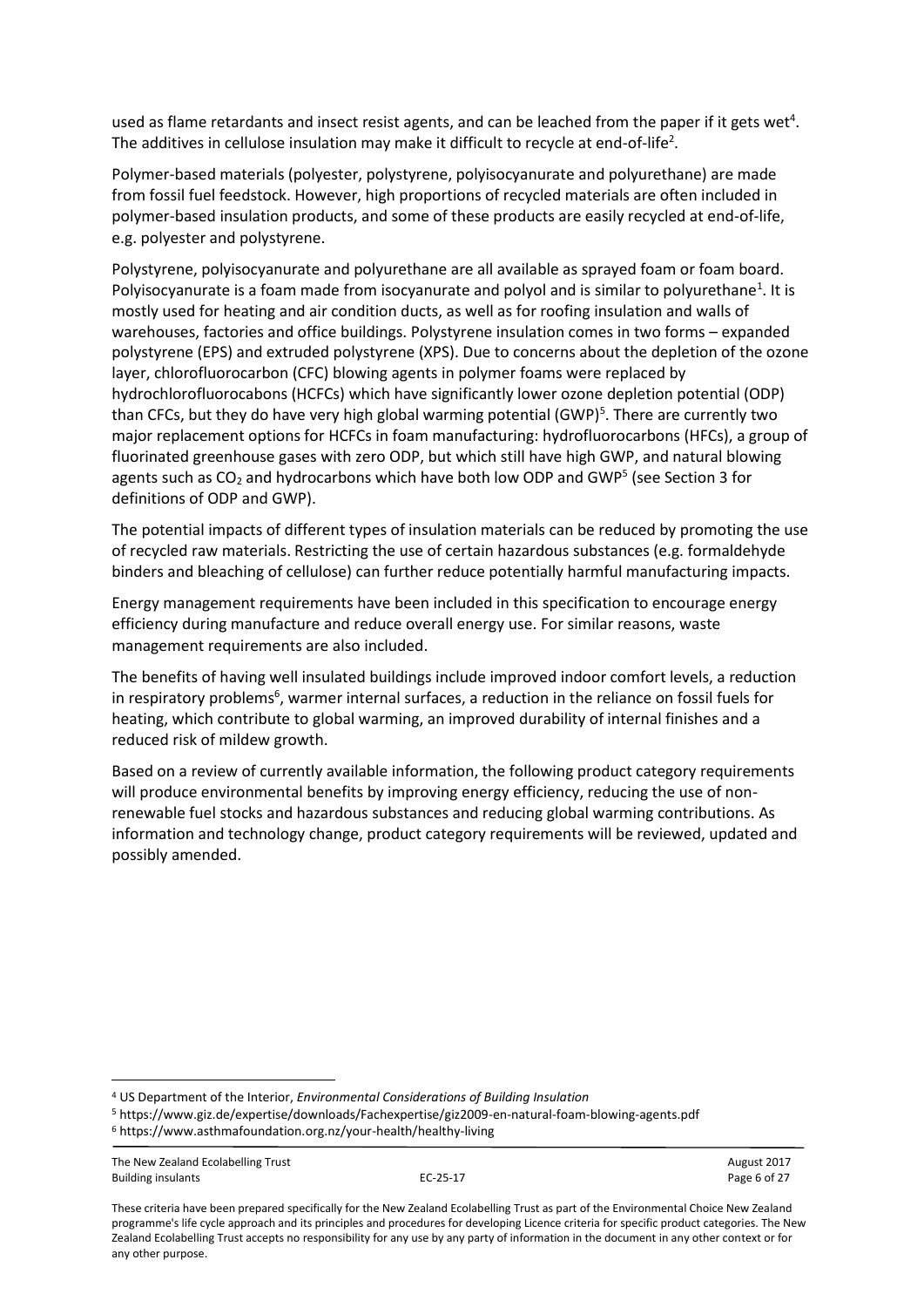## <span id="page-6-0"></span>**3 Interpretation**

**AS/NZS** means Australian/New Zealand Standard**.** 

**ASTM** means American Society for Testing and Materials.

**Blowing agent** means a substance (gas, liquid) that is able to produce cells in the plastic structure of a foam. This process can vary according to the property of the substance, e.g. a liquid may develop cells when changing into gas and a gas may expand when pressure is released<sup>5</sup>.

**Cellulose fibre insulation** means fibrous insulation manufactured from macerated paper or paperboard stock and modified with chemical additives.

**CFC** means chlorofluorocarbon.

**EPS** means expanded polystyrene.

**GEN** means Global Ecolabelling Network.

**Global Warming Potential (GWP)** is a measure of how much a gas is estimated to contribute to global warming. It is a relative scale that compares the contribution of the gas to that of the same mass of carbon dioxide (CO<sub>2</sub>), which has a GWP of 1, over a defined time frame. E.g. methane has a GWP of 21 (100-year time frame). This means that, over 100 years, methane will be approximately 21 times more heat-absorptive than  $CO<sub>2</sub>$  per unit of weight<sup>5</sup>.

**HCFC** means hydrochlorofluorocarbon.

**HFC** means hydrofluorocarbon.

**ISO** means International Organisation for Standardisation.

**Label** means the Environmental Choice New Zealand Label.

**Loose fill insulants or loose fill insulation** means insulants, which are made from macerated paper, mineral fibre, sheep's wool and polyester.

**NRC** means noise reduction coefficient, a dimensionless number that quantifies sound wave absorption.

**Ozone Depleting Potential (OPD)** is a relative value that indicates the potential of a substance to destroy ozone gas (and thereby damage the Earth's ozone layer) as compared with the impact of a similar mass of chlorofluorocarbon-11 (CFC-11). CFC-11 is assigned a reference value of 1. E.g. a substance with an ODP of 2 is twice as harmful to the ozone layer as CFC-11 $<sup>5</sup>$ .</sup>

R-value means thermal resistance, measured in m<sup>2</sup>°C/W or m<sup>2</sup>K/W.

#### **Recycled Content/Recycled Materials** includes:

- Post-Consumer: Material generated by households, or by commercial, industrial and institutional facilities in their role as end-users of the product, which can no longer be used for its intended purpose. This includes returns of material from the distribution chain.
- Pre-Consumer: Material diverted from the waste stream during a manufacturing process. Excluded is re-utilisation of materials such as rework, regrind or scrap generated in a process and capable of being reclaimed within the same process that generated it.

**Resistive-type thermal insulant** means any of the following bulk insulation types:

a board-type thermal insulation materials,

The New Zealand Ecolabelling Trust August 2017 Building insulants **EC-25-17** Page 7 of 27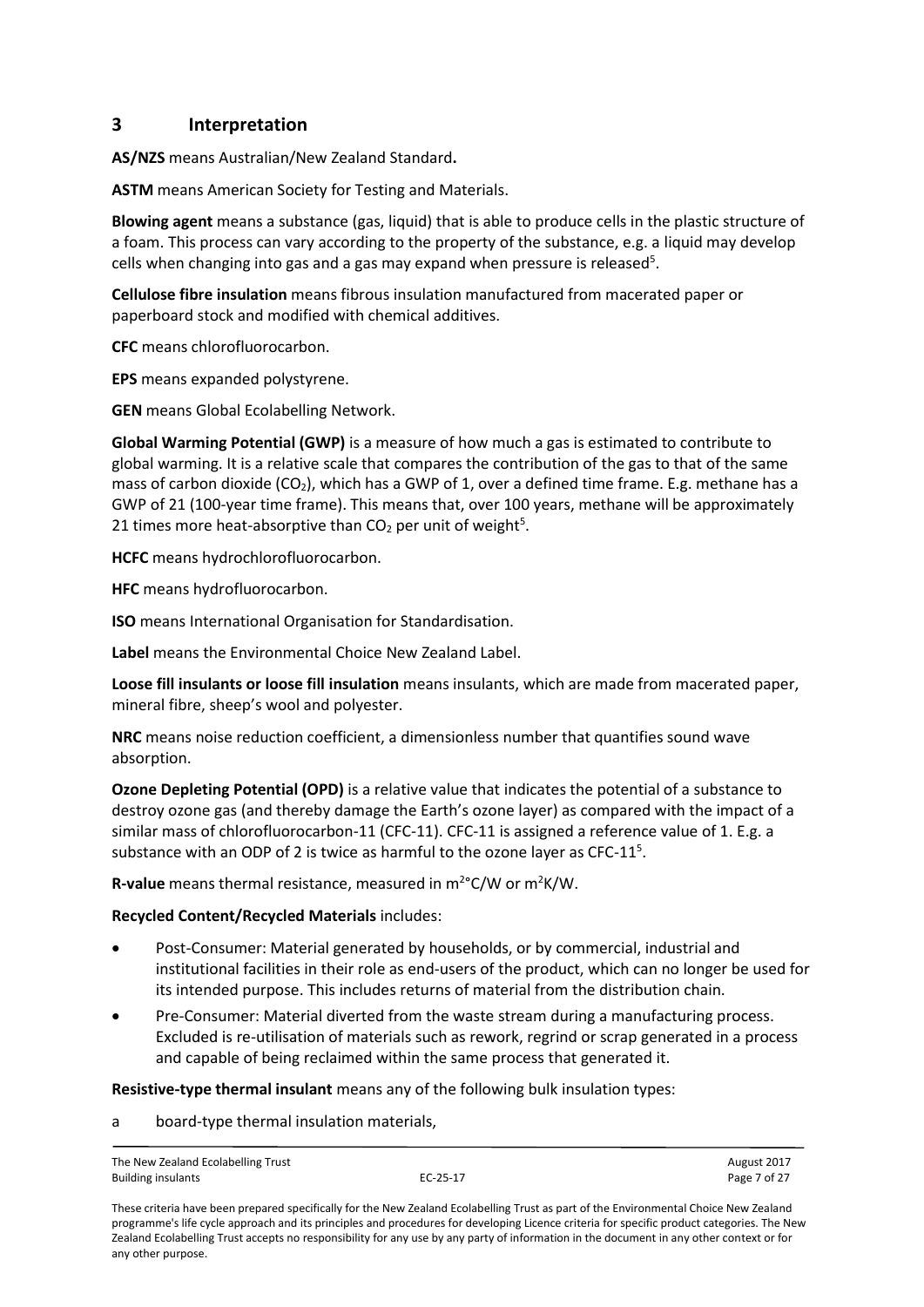- b loose-fill and spray on thermal insulation materials, and
- c segment and blanket-type thermal insulation materials.

**Thermal insulant or thermal insulation** means bulk (resistive-type) thermal insulant.

**XPS** means extruded polystyrene.

## <span id="page-7-0"></span>**4 Category definition**

This category includes all bulk, resistive-type and acoustic-type insulation products where at least 95 % by weight of the insulation material is comprised of one or more of the following materials: glass wool, mineral wool, polyester, wool, cellulose, EPS, XPS, polyisocyanurate or polyurethane.

It excludes reflective foil-type insulants and those used for specialist applications, such as pipe and hot water cylinder lagging.

To be licensed to use the Label, a thermal (resistive-type) or acoustic building insulant must meet all of the environmental criteria set out in clause 5 and product characteristics set out in clause 6.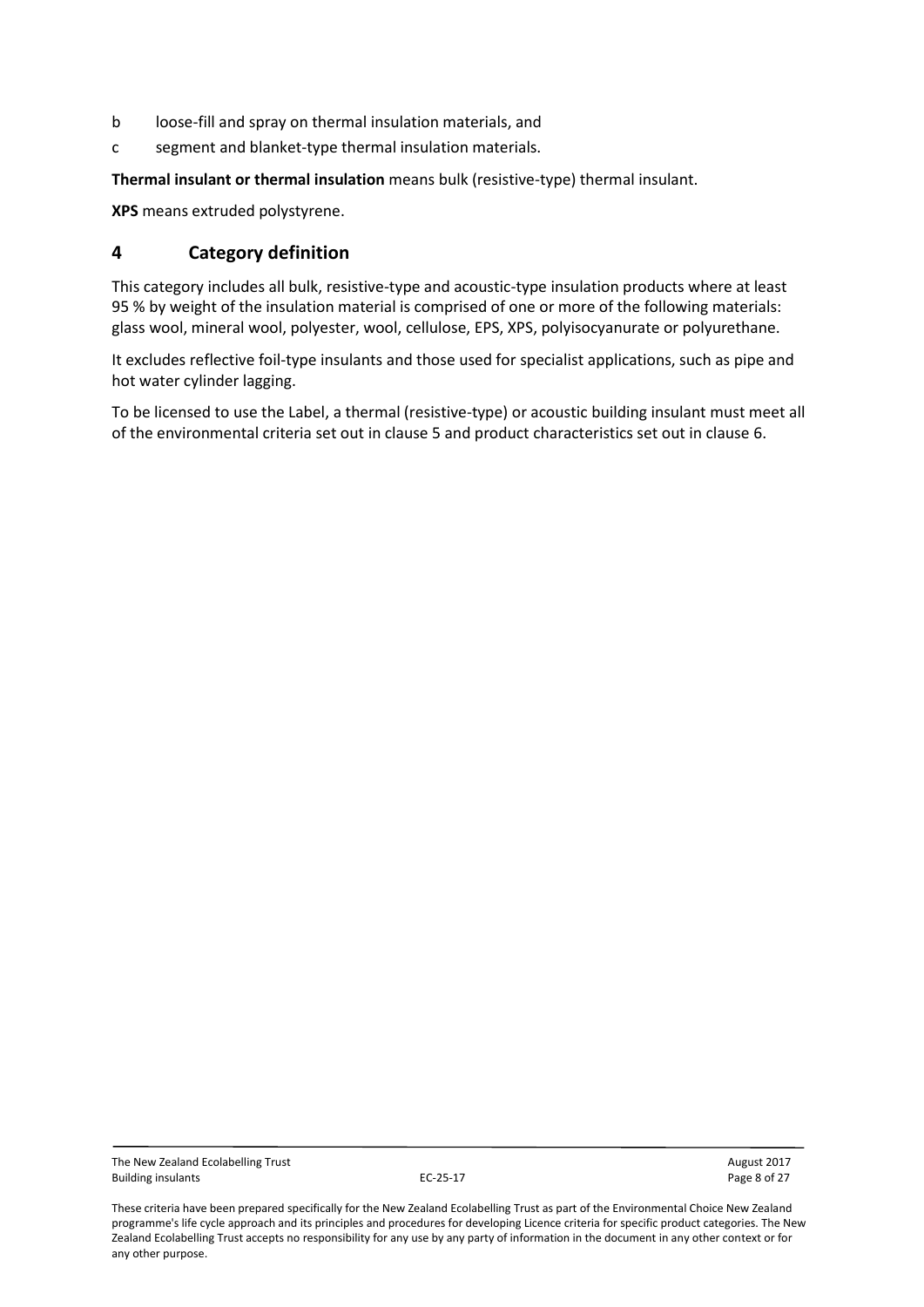## <span id="page-8-0"></span>**5 Environmental criteria**

## <span id="page-8-1"></span>**5.1 Legal requirements**

#### **Criteria**

- a The product must comply with the provisions of all relevant environmental laws and regulations that are applicable during the product's life cycle.
- b Materials or processes involved in the production of an insulation product may not be under the direct control of a licence applicant/holder. Where this is the case, the licence applicant/holder must have and implement a formal supplier regulatory compliance management/assurance programme that:
	- Includes documented requirements for suppliers to provide raw materials or services compliant with applicable environmental regulatory requirements (for example in supply contract conditions);
	- Identifies suppliers, materials or processes that involve, or would be expected to be subject to a high level of regulatory control and/or which present a high potential risk of regulatory non-compliance;
	- Includes appropriate requirements (based on the risk assessment) for suppliers to provide assurance to the licence applicant/holder on the supplier's environmental regulatory compliance.

#### **Verification required**

Conformance with this requirement shall be demonstrated by providing a written statement on regulatory compliance, signed by the Chief Executive Officer or other authorised representative of the applicant company. This statement shall be supported by documentation identifying the applicable regulatory requirements and demonstrating how compliance is monitored and maintained. In cases where there is a high potential risk associated with environmental regulatory compliance and limited assurance provided by the licence applicant/holder's supplier regulatory compliance management programme, the Trust's assessor may require an on-site inspection at the relevant supplier's premises.

#### **Explanatory notes**

Relevant laws and regulations could, for example, include those that relate to:

- Producing, sourcing, transporting, handling and storing raw materials and components for manufacture
- Manufacturing processes
- Handling, transporting and disposing of waste products arising from manufacturing
- Transporting product within and between countries
- Using and disposing of the product.

The documentation required may include, as appropriate:

- Procedures for approving and monitoring suppliers and supplies
- Information provided to customers and contractors regarding regulatory requirements.

Assurance and/or information that licence applicants/holder may require from their suppliers could include:

The New Zealand Ecolabelling Trust and the New Zealand Ecolabelling Trust August 2017<br>
FC-25-17 August 2017 Page 9 of 27 Building insulants **EC-25-17** Page 9 of 27

These criteria have been prepared specifically for the New Zealand Ecolabelling Trust as part of the Environmental Choice New Zealand programme's life cycle approach and its principles and procedures for developing Licence criteria for specific product categories. The New Zealand Ecolabelling Trust accepts no responsibility for any use by any party of information in the document in any other context or for any other purpose.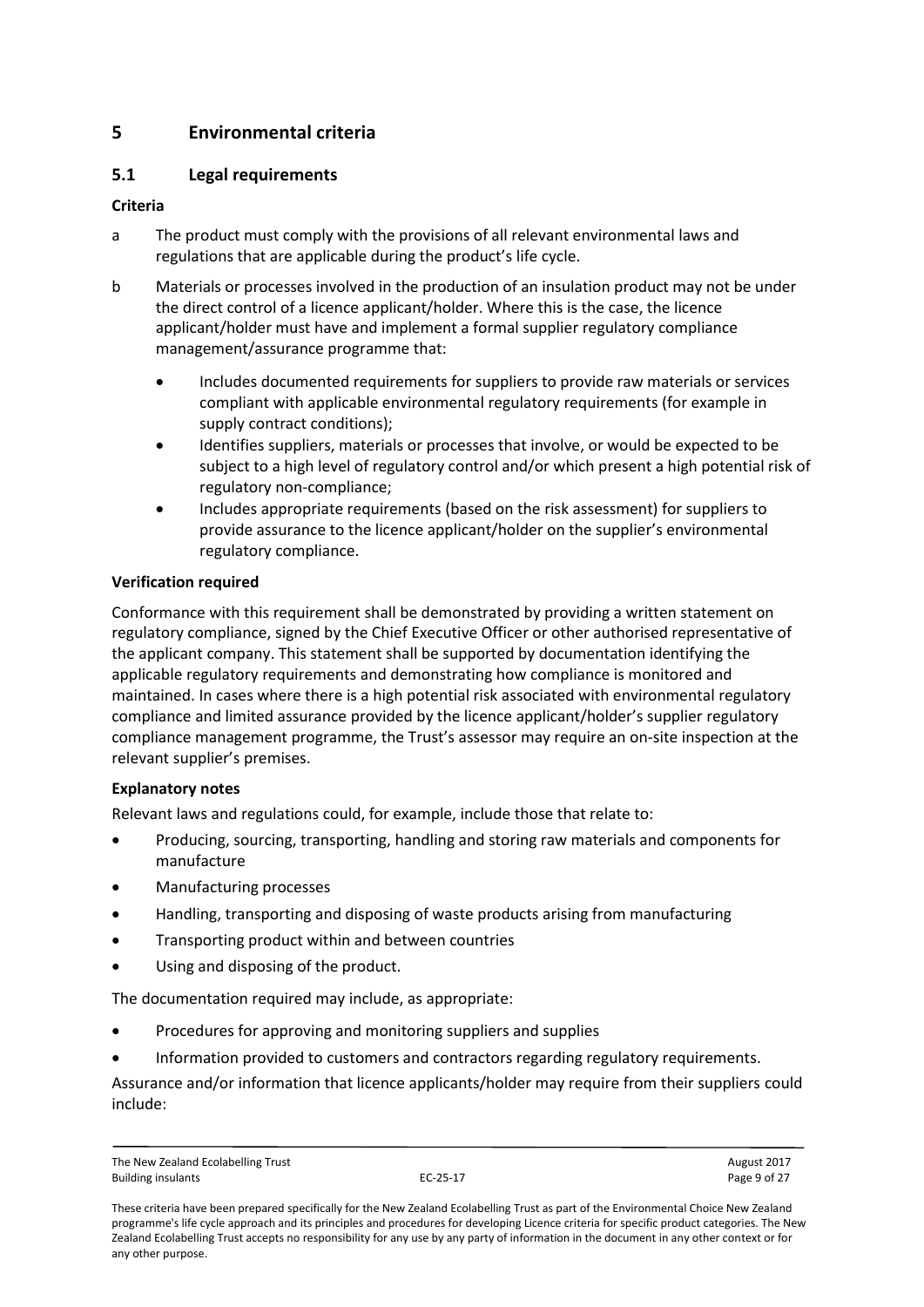- Evidence of a formal certified environmental management system (for example an ISO 14001 certificate) and supporting records on regulatory compliance (for example, copies of regulatory requirements registers, procedures to manage regulatory compliance, monitoring and evaluation reports on regulatory compliance, internal or external audits covering regulatory compliance and management review records covering regulatory compliance)
- Copies of published environmental, sustainability and/or annual reports expressly addressing environmental regulatory compliance (for example verified environmental statements prepared under the European EMAS regulations)
- Audit reports completed by independent and competent auditors addressing regulatory compliance (for example, reports for other eco-label licences or reports from regulator audits)
- Participation by the supplier in the licence applicants/holders own supplier audit programme.

It is not intended to require licence holders to accept increased legal responsibility or liability for actions that are outside their control. The Trust's intention is to ensure any potential for environmental regulatory non-compliance associated with an ECNZ labelled product is managed to a level that minimises risk of reputation damage to the ECNZ label and programme.

### <span id="page-9-0"></span>**5.2 Raw materials**

### <span id="page-9-1"></span>**5.2.1 Threshold for material-specific criteria**

Any insulant material in the insulation product shall meet the requirements for the relevant raw materials set in Clauses 5.2.2 through 5.2.6 if it contributes more than 5 % of the weight of the product.

### <span id="page-9-2"></span>**5.2.2 Glass wool (fibre glass) and mineral wool**

#### **Criteria**

- a The product must meet the following minimum recycled content requirements, when calculated on a 12-month rolling basis and measured by weight of the final product:
	- 65 % for glass, or
	- 40 % for mineral, rock or slag
- b Licence holders must:
	- i maintain records of the types and percentages of recycled content used in licensed products;
	- ii have and implement an ongoing programme to review options and increase recycled content in licensed products until an optimal level is achieved, as determined by the required performance characteristics of the product or availability of recycled materials; and
	- iii report annually to ECNZ on the progress of the programme.
- c Non-recycled sand and rock for use as raw materials in glass and mineral wools must come from mining operations with documented mine remediation programmes.
- d The applicant/licensee must have a procurement programme which ensures that virgin raw materials do not come from environments that are protected for biological and/or social reasons.
- e Licence holders must have and implement an ongoing programme to review options to replace formaldehyde-containing binders in licensed products and report annually to ECNZ on the progress of the programme.

The New Zealand Ecolabelling Trust and the Community Control of 27 and 2017<br>Building insulants August 2017 2017 August 2017 Building insulants **EC-25-17** Page 10 of 27

These criteria have been prepared specifically for the New Zealand Ecolabelling Trust as part of the Environmental Choice New Zealand programme's life cycle approach and its principles and procedures for developing Licence criteria for specific product categories. The New Zealand Ecolabelling Trust accepts no responsibility for any use by any party of information in the document in any other context or for any other purpose.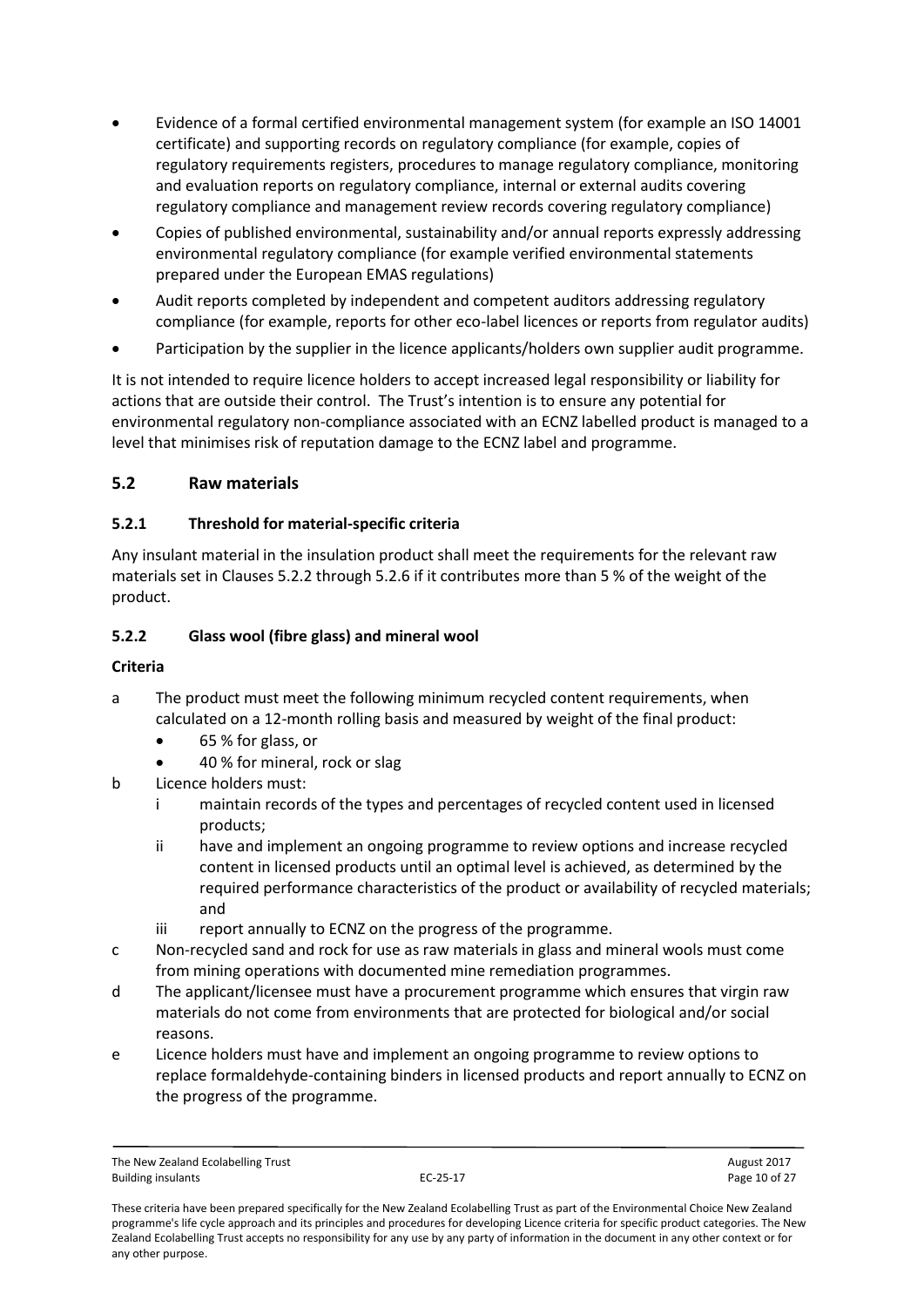f Licence holders must have and implement an ongoing programme to review options to replace Borax (boron) in licensed products and report annually to ECNZ on the progress of the programme.

#### **Verification required**

Conformance with these requirements shall be demonstrated by providing a written statement on compliance, signed by the Chief Executive Officer or other authorised representative of the applicant company. The statement shall be supported by documentation as follows:

- Documentation including records from the previous 12-month period to demonstrate that the recycled content limits are being met;
- Information about the recycled content review programme, including performance testing, if relevant and an annual report as required by b) iii);
- Certificates or other evidence of a documented mine remediation programme;
- Information about the virgin fibre procurement programme and records of the supplier, nature and geographical source of all raw material inputs;
- Description of the raw material procurement management systems in place to ensure that the requirement a) and b) are consistently met;
- Safety data sheets (SDS) for all binders used; and
- Annual report to ECNZ on replacement of formaldehyde-containing binders and procurement of recycled content.

### <span id="page-10-0"></span>**5.2.3 Polyester/polyethylene terephthalate (PET)**

#### **Criteria**

- a The product must meet contain a minimum of 45 % recycled content, when calculated on a 12-month rolling basis and measured by weight of the final product.
- b Licence holders must:
	- i maintain records of the types and percentages of recycled content used in licensed products;
	- ii have and implement an ongoing programme to review options and increase recycled content in licensed products until an optimal level is achieved, as determined by the required performance characteristics of the product or availability of recycled materials; and
	- iii report annually to ECNZ on the progress of the programme
- c The amount of antimony in the virgin polyester fibres shall not exceed 260 ppm.
- d Licence holders must research and report annually on the feasibility of obtaining data on VOCs emitted during polymerisation and fibre production of virgin polyester.

If emissions data is obtained from virgin fibre manufacturers this should be submitted to ECNZ. Emissions should be reported as g VOCs/kg of produced polyester resin and should include the test method used. (VOCs are any organic compound having, at 293.15 K, a vapour pressure of 0.01 kPa or having a corresponding volatility under the particular conditions of use.)

#### **Verification required**

Conformance with these requirements shall be demonstrated by providing a written statement on compliance, signed by the Chief Executive Officer or other authorised representative of the applicant company. The statement shall be supported by:

The New Zealand Ecolabelling Trust August 2017 Building insulants **EC-25-17** Page 11 of 27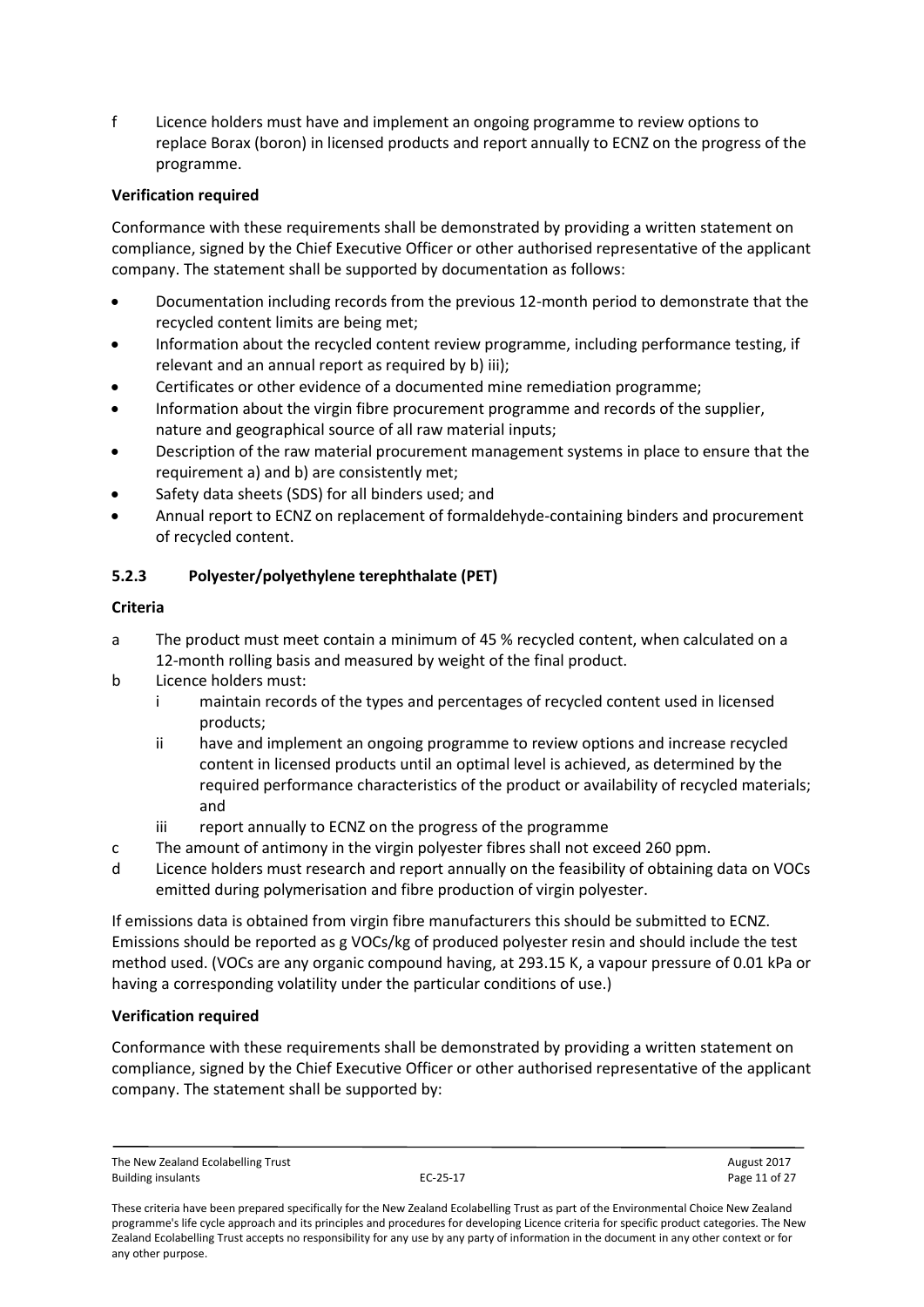- Documentation including records from the previous 12-month period to demonstrate that the recycled content limits are being met;
- Information about the recycled content review programme, including performance testing, if relevant and an annual report as required by b) iii);
- Either a declaration of non-use of antimony, production information showing the amount of antimony in the virgin polyester, or a test report using the following test method: direct determination by Atomic Adsorption (AA) Spectrometry. The test shall be carried out on the raw fibre;
- Annual report on VOC emissions from virgin fibre production.

### <span id="page-11-0"></span>**5.2.4 Wool**

### **Criteria**

- a Virgin wool fibre destined for an ECNZ licensed insulation product must meet the requirements set for scoured wool in EC-31 Textiles, Skins and Leather or EC-04 Wool and Wool-rich Carpets; OR
- b 100 % of the wool used in the insulation product must be recycled material.

### **Verification required**

Conformance with these requirements shall be demonstrated by providing a written statement on compliance, signed by the Chief Executive Officer or other authorised representative of the applicant company. This statement shall be supported by documentation as follows.

#### For a:

- A copy of the ECNZ certificate covering the scoured wool; OR
- An assessment report showing compliance with the requirements of EC-31 or EC-04, completed by an independent assessor from the ECNZ register and appointed by ECNZ; AND
- Production and quality control processes and records to demonstrate that the insulation product includes scoured wool meeting the applicable requirements in EC-31 or EC-04.

#### For b:

 Documentation, including records from the previous 12-month period to demonstrate that the recycled content limit is being met.

#### <span id="page-11-1"></span>**5.2.5 Cellulose**

#### **Criteria**

- a The product must contain 100 % recycled content with a minimum of 80 % post-consumer recycled content, when calculated on a 12-month rolling basis and measured by weight of the final product.
- b Cellulose fibre must not be bleached for reuse. It is accepted that the fibre may have been bleached during its previous lifecycle.

#### **Verification required**

Conformance with this requirement shall be demonstrated by providing a written statement on compliance, signed by the Chief Executive Officer or other authorised representative of the applicant company. The statement shall be supported by documentation including records from the previous 12-month period to demonstrate that the recycled content limits are being met.

The New Zealand Ecolabelling Trust August 2017 Building insulants **EC-25-17** Page 12 of 27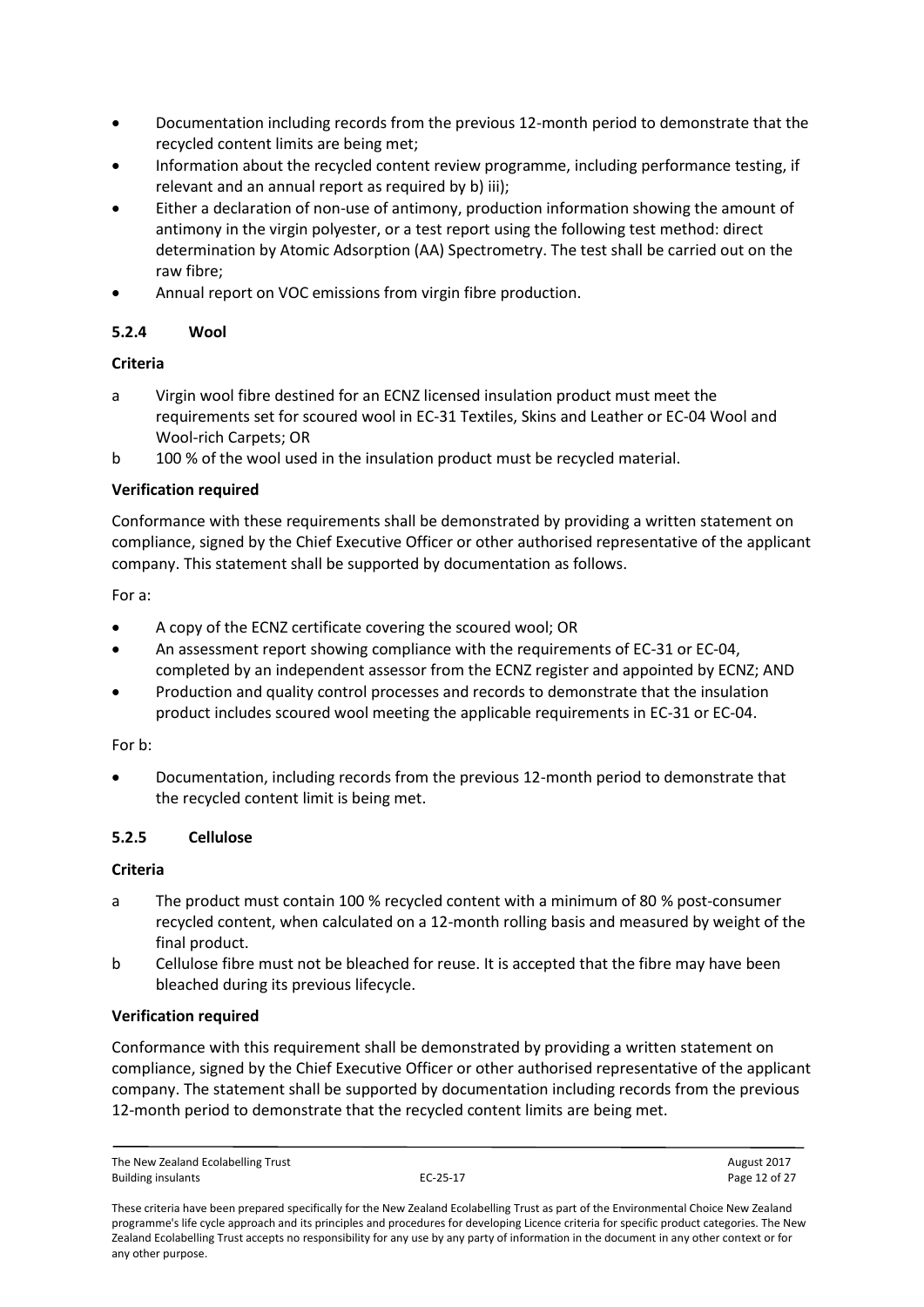### <span id="page-12-0"></span>**5.2.6 EPS, XPS polyisocyanurate and polyurethane**

#### **Criteria**

- a The product must meet the following minimum recycled content requirements, when calculated on a 12-month rolling basis and measured by weight of the final product:
	- 30 % for Expanded Polystyrene (EPS) or Extruded Polystyrene (XPS),
	- 15 % for polyisocyanurate
	- 5 % for polyurethane
- b Licence holders must:
	- i maintain records of the types and percentages of recycled content used in licensed products;
	- ii have and implement an ongoing programme to review options and increase recycled content in licensed products until an optimal level is achieved, as determined by the required performance characteristics of the product or availability of recycled materials; and
	- iii report annually to ECNZ on the progress of the programme.
- c Insulants shall not be manufactured using blowing agents with a global warming potential (GWP) of more than 124, measured over a 100 year time frame.
- d Blowing agents must have an ozone depleting potential (ODP) of zero.

### **Verification required**

Conformance with these requirements shall be demonstrated by providing a written statement on compliance, signed by the Chief Executive Officer or other authorised representative of the applicant company. The statement shall be supported by:

- Documentation including records from the previous 12-month period to demonstrate that the recycled content limits are being met;
- Information about the recycled content review programme, including performance testing, if relevant and an annual report as required by b) iii);
- Identifying the blowing agents used and their ODPs and GWPs.

GWP and ODP of common blowing agents are given in Appendix A. For determining the ODP and GWP of substances not included in Appendix A, reference should be made to one of the following:

- World Meteorological Organization Global Ozone Research and Monitoring Project—Report No. 55 Scientific Assessment of Ozone Depletion 2014. Halocarbon scenarios, ozone depletion potentials, and global warming potentials in Chapter 5. https://www.wmo.int/pages/prog/arep/gaw/ozone\_2014/full\_report\_TOC.html
- US EPA Ozone Depleting Substances website https://www.epa.gov/ozone-layer-protection/ozone-depleting-substances
- Forster, P., V. Ramaswamy, P. Artaxo, T. Berntsen, R. Betts, D.W. Fahey, J. Haywood, J. Lean, D.C. Lowe, G. Myhre, J. Nganga, R. Prinn, G. Raga, M. Schulz and R. Van Dorland, 2007: Changes in Atmospheric Constituents and in Radiative Forcing. In: Climate Change 2007: The Physical Science Basis. Contribution of Working Group I to the Fourth Assessment Report of the Intergovernmental Panel on Climate Change [Solomon, S., D. Qin, M. Manning, Z. Chen, M. Marquis, K.B. Averyt, M.Tignor and H.L. Miller (eds.)]. Cambridge University Press, Cambridge, United Kingdom and New York, NY, USA. https://www.ipcc.ch/pdf/assessmentreport/ar4/wg1/ar4-wg1-chapter2.pdf

The New Zealand Ecolabelling Trust August 2017 Building insulants **EC-25-17** Page 13 of 27

These criteria have been prepared specifically for the New Zealand Ecolabelling Trust as part of the Environmental Choice New Zealand programme's life cycle approach and its principles and procedures for developing Licence criteria for specific product categories. The New Zealand Ecolabelling Trust accepts no responsibility for any use by any party of information in the document in any other context or for any other purpose.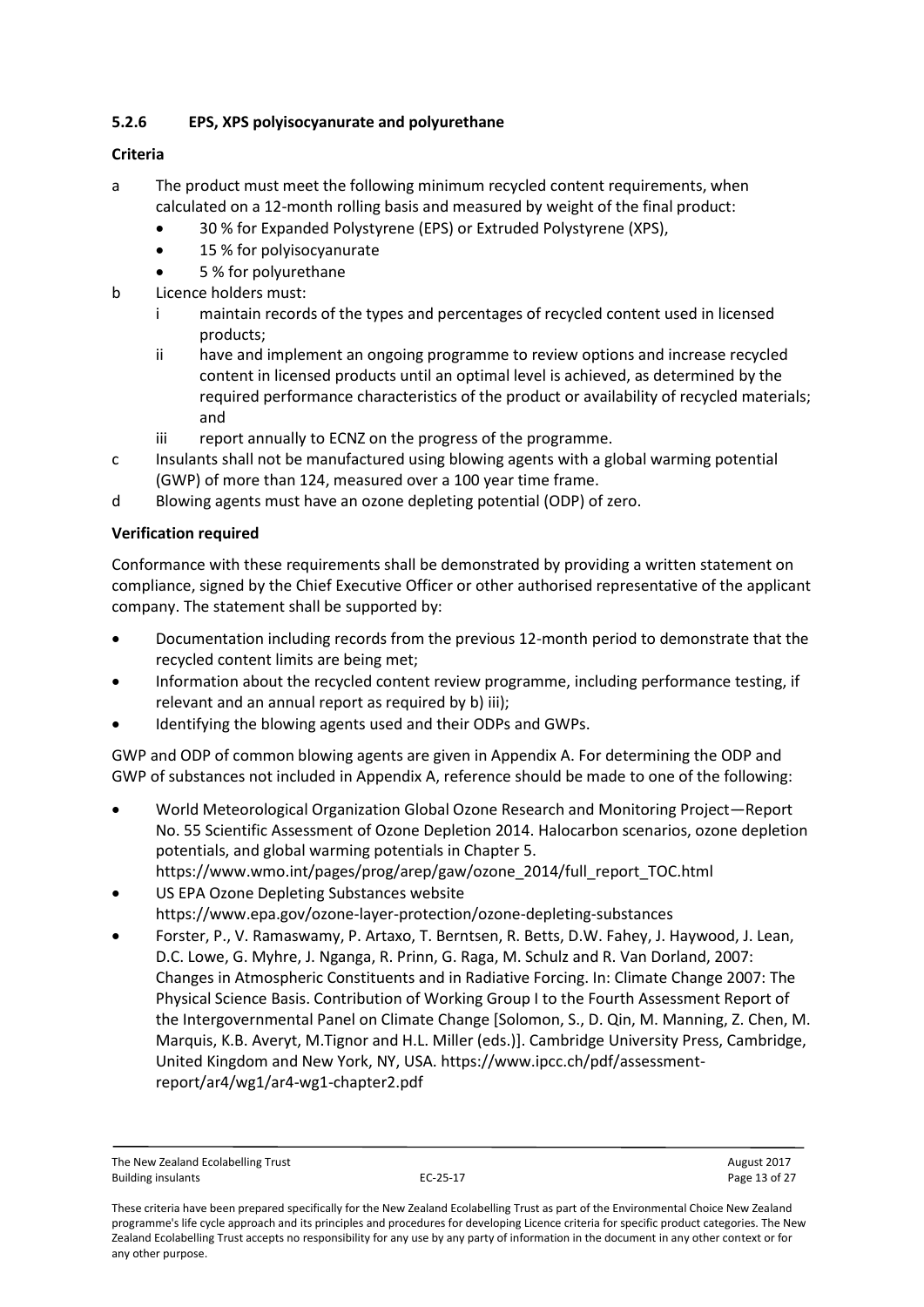If alternative reference sources are used, ECNZ will require full details of the reference source or a copy of the document, if it is not readily and freely available.

## <span id="page-13-0"></span>**5.3 Hazardous substances**

Trace levels (<0.1 % by weight) of substances reported in SDS to be potentially present as contaminants and impurities in raw materials or additives are exempt from Clause 5.3.

#### **Criteria**

- a The following substances shall not be added to the insulation product or used during the production process:
	- Polybrominated diphenyl ether flame retardants;
	- Brominated paraffin flame retardants;
	- Short-chained chlorinated paraffin flame retardants;
	- Tin, lead, mercury, cadmium or chromium-containing catalysts or additives.
- b Substances which are classified as carcinogenic, mutagenic or toxic to reproduction shall not be added to the insulation product.
	- Formaldehyde is exempt from this criterion as it is specifically addressed in Clauses 5.2.2 e) and 5.7.
	- Antimony in polyester is excluded from this criterion as it is specifically addressed in Clause 5.2.3 c).
	- Borax/Boron used in glass wool insulation is exempt from this clause as it is specifically addressed in Clause 5.2.2 f).
- c Any insect resist agent used must not be classified as toxic.

### **Verification required**

Conformance with this requirement shall be demonstrated by providing a written statement on compliance, signed by the Chief Executive Officer or other authorised representative of the applicant company. This statement shall be accompanied by documentation that:

- identifies all the flame retardants, catalysts, additives, insect resist treatments and other hazardous substances used; and
- includes Safety Data Sheets (SDS) for each substance or other information to confirm that the requirements in a) - c) are met.

**NOTE:** Compliance with the requirements in in b) and c) may be demonstrated by providing data indicating that the substance does not have any of the classifications (or combinations thereof) listed in Table 3 (Appendix B).

## <span id="page-13-1"></span>**5.4 Waste management**

#### **Criteria**

- a The licence applicant/holder and product manufacturer must have effective waste management policies and procedures and/or a waste management programme covering manufacturing operations. These policies should include:
	- use recycled materials in the insulant production, where practicable,
	- recycle waste materials from the production process.
- b Where an insulant product contains recycled materials, the percentage of recycled materials in the product shall be stated on the packaging. This should include the minimum recycled content.

These criteria have been prepared specifically for the New Zealand Ecolabelling Trust as part of the Environmental Choice New Zealand programme's life cycle approach and its principles and procedures for developing Licence criteria for specific product categories. The New Zealand Ecolabelling Trust accepts no responsibility for any use by any party of information in the document in any other context or for any other purpose.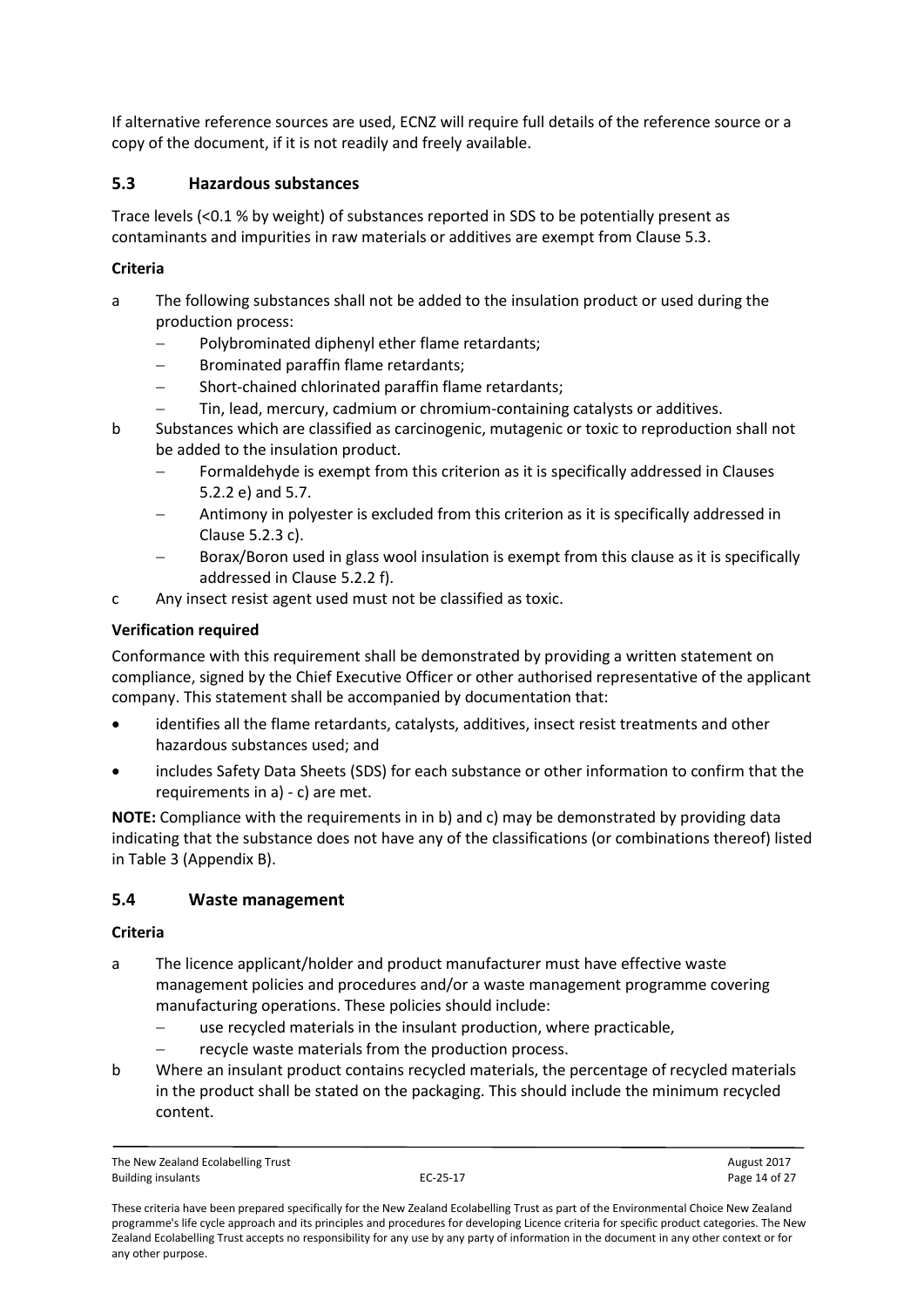- c Licence holders and product manufacturers must report annually to Environmental Choice New Zealand on waste management, including:
	- quantities and types of waste recovered for reuse internally and externally;
	- quantities and types of waste recycled internally and externally;
	- quantities and types of waste disposed of to landfill;
	- quantities and types of waste burned internally for energy recovery;
	- waste generation related to production; and
	- initiatives taken to reduce waste generation and improve recovery/recycling of waste.

Conformance with these requirements shall be demonstrated by providing a written statement on compliance, signed by the Chief Executive Officer or other authorised representative of the applicant company. This statement shall be accompanied by documentation that:

- describes the waste management policies, procedures and programmes;
- supports the stated recycled content;
- includes procedures to ensure the stated level of recycled content is consistently achieved; and
- includes annual reports to Environmental Choice New Zealand on waste generation, minimisation and management.

#### <span id="page-14-0"></span>**5.5 Energy management**

#### **Criteria**

- a The licence applicant/holder and product manufacturer must have effective energy management policies and procedures and/or an energy management programme.
- b Licence holders and product manufacturers must report annually to Environmental Choice New Zealand on energy management, including:
	- total energy use;
	- breakdown of total energy use to types of energy used;
	- energy use related to production;
	- initiatives taken to reduce energy use and improve energy efficiency; and
	- initiatives taken to calculate and reduce CO2 emissions associated with energy use.

#### **Verification required**

Conformance with these requirements shall be demonstrated by providing a written statement on compliance, signed by the Chief Executive Officer or other authorised representative of the applicant company. This statement shall be accompanied by documentation that:

- describes the energy management policies, procedures and programmes; and
- includes annual reports on energy use and management.

#### <span id="page-14-1"></span>**5.6 Packaging requirements**

#### **Criteria**

a All plastic packaging must be made of plastics that are able to be recycled in the country where the product is sold.

The New Zealand Ecolabelling Trust and the New Zealand Ecolabelling Trust August 2017<br>
Ruilding insulants August 2017<br>
Agge 15 of 27 Building insulants **EC-25-17** Page 15 of 27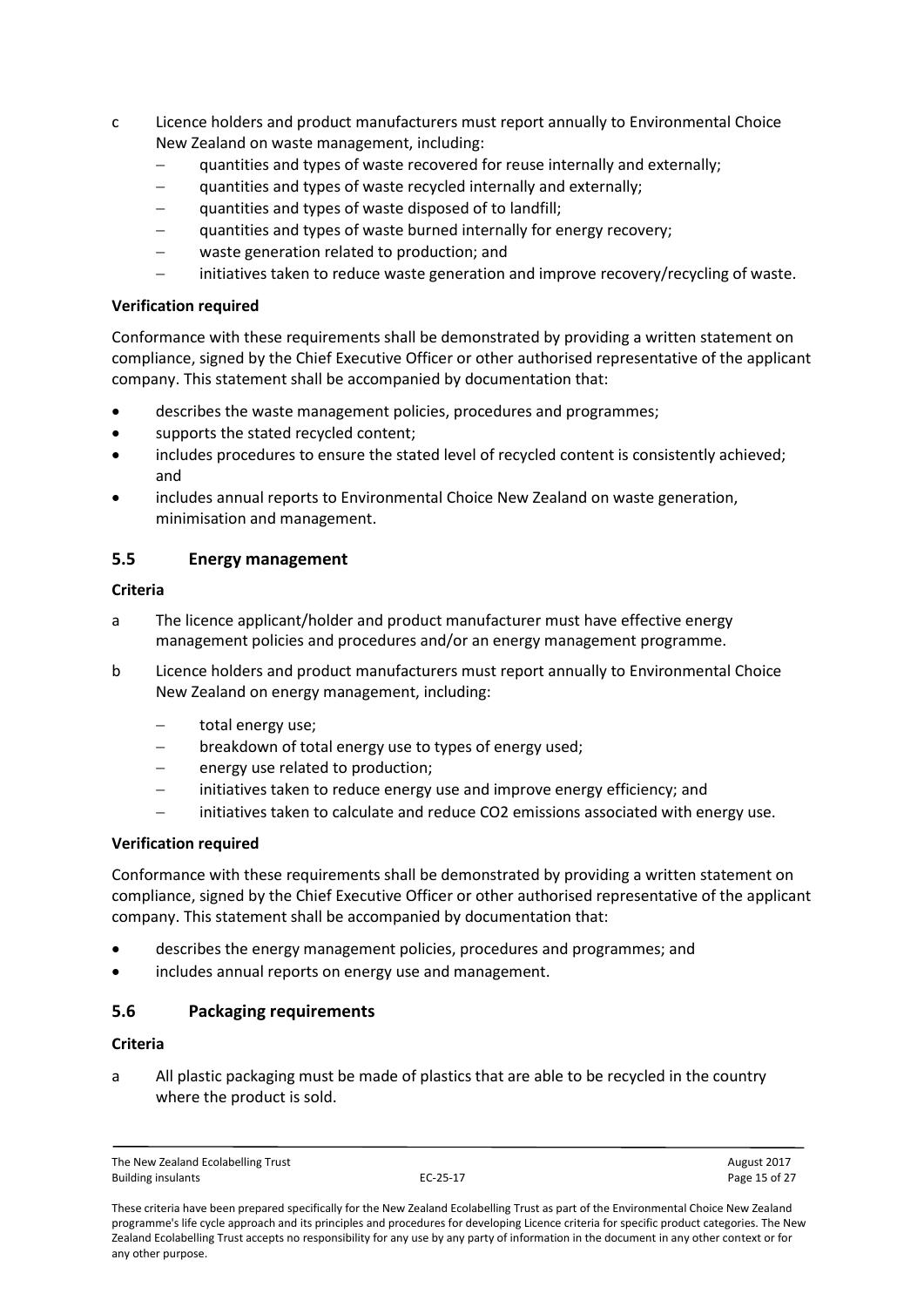- b Packaging must not be impregnated, labelled, coated or otherwise treated in a manner, which would prevent or significantly limit recycling (i.e. metallic labels).
- c Chemical drums used to contain constituent spray-foam reactants shall be able to be reused (refilled). Where reuse is not possible, the drums shall be recycled at appropriate facilities.

Conformance with these requirements shall be demonstrated by providing a written statement on compliance, signed by the Chief Executive Officer or other authorised representative of the applicant company. This statement shall be supported with the following documentation and evidence.

- Conformance with criteria (a) shall be supported by documentation verifying the packaging is recyclable.
- Conformance with criteria (b) shall be demonstrated by providing samples of all plastic containers and components.
- Conformance with criteria (c) shall be supported by documentation showing the reuse rates of the drums and the verifying all decommissioned drums were recycled or are intended on being recycled.

#### <span id="page-15-0"></span>**5.7 Emissions to indoor air**

#### **Criteria**

The following maximum limits for concentrations of VOCs in air (based on the standard room calculation) must not be exceeded by the product when the emission rate is tested in a small scale environmental chamber.

| Parameter                                            | <b>Concentration limit</b>                  | <b>Emission rate limit</b>                     |
|------------------------------------------------------|---------------------------------------------|------------------------------------------------|
| TVOCs C6 - C16 (Total Volatile Organic<br>Compounds) | $\leq$ 0.5 mg/m <sup>3</sup> (after 7 days) | 345 $\mu$ g/m <sup>2*</sup> hr (after 7 days)  |
| Formaldehyde                                         | $< 0.05$ ppm (after 7 days)                 | 42.3 $\mu$ g/m <sup>2*</sup> hr (after 7 days) |

#### **Verification required**

Conformance with these requirements shall be demonstrated by providing a written statement on compliance, signed by the Chief Executive Officer or other authorised representative of the applicant company. This statement shall be supported by an emissions test report and calculations demonstrating the limits are met.

#### **Testing method**

The testing method shall be in accordance with Greenguard UL2818 Certification Program for Chemical Emissions for Building Materials, Finishes and Furnishings or an equivalent method, such as ISO 16000-9:2006 with ISO 16000-11:2006, or ANSI/BIFMA M7.1-2011(R2016).

The laboratory carrying out the testing shall be accredited by IANZ or under ISO 17025:2005 (or an equivalent standard) to carry out the relevant method(s).

#### **Explanatory notes**

It is sufficient to test the highest density of each group of products as a worst-case scenario.

The New Zealand Ecolabelling Trust August 2017 Building insulants **EC-25-17** Page 16 of 27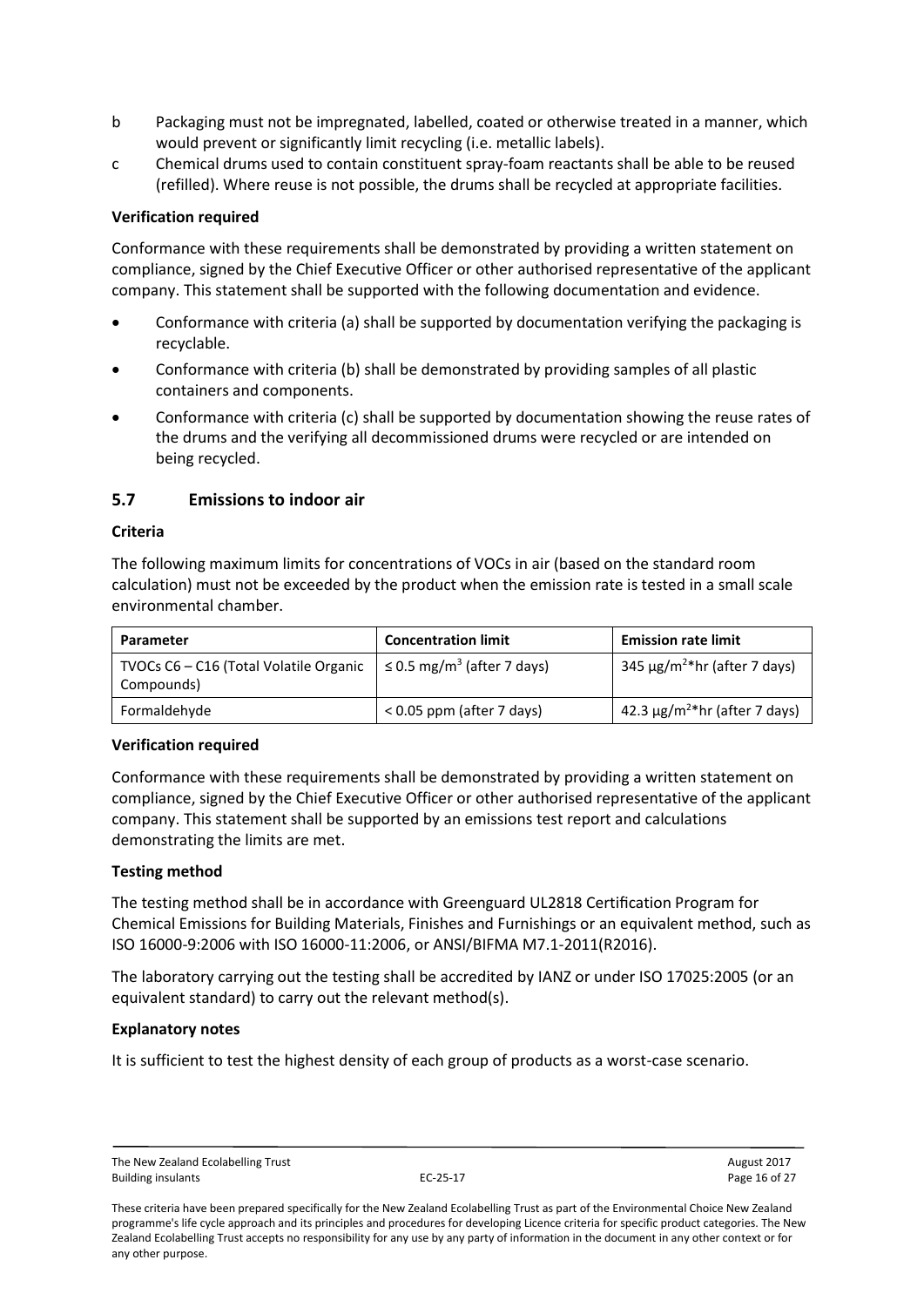## <span id="page-16-0"></span>**5.8 Product stewardship**

#### **Criteria**

- a The insulation product must not be impregnated, labelled, coated or otherwise treated in a manner which would prevent recycling in New Zealand or in the country where the product is used.
- b Licence holders must report annually to Environmental Choice New Zealand on product stewardship, including:
	- availability, feasibility, and involvement in product take back schemes, including for
	- products which are currently installed;
	- initiatives taken to promote or implement take back schemes;
	- initiatives taken to make products more recyclable; and
	- initiatives or requirements for suppliers or contract manufacturers.

#### **Verification Required**

Conformance with these requirements shall be demonstrated by providing a written statement on compliance, signed by the Chief Executive Officer or other authorised representative of the applicant company. This statement shall be accompanied by documentation that:

- includes information which demonstrates that the product can be recycled;
- describes the product stewardship initiatives, procedures and programmes; and
- includes annual reports on product stewardship initiatives.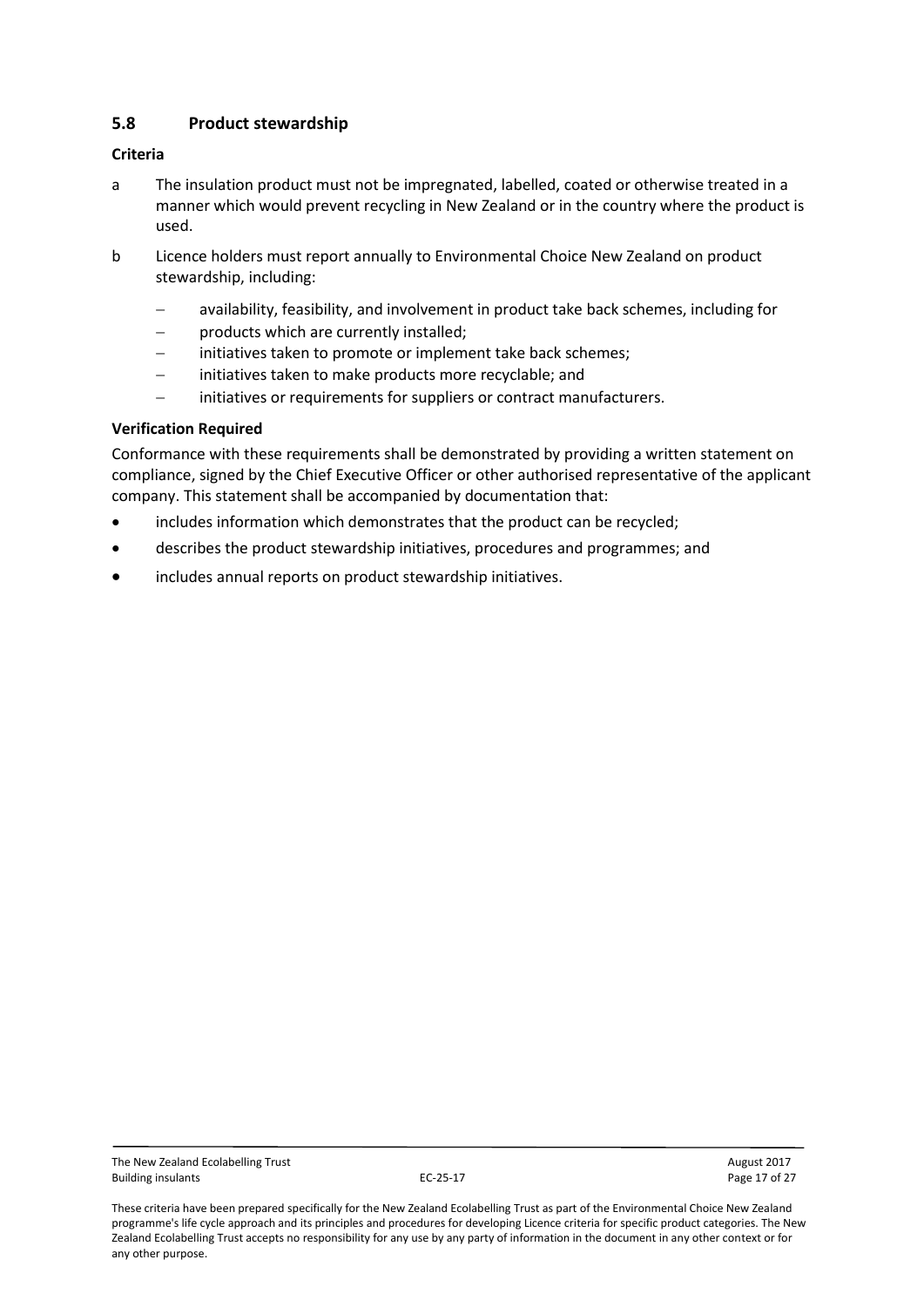## <span id="page-17-0"></span>**6 Product characteristics**

## <span id="page-17-1"></span>**6.1 Thermal resistance and testing requirements (for thermal insulants only)**

### **Criteria**

- a All thermal insulant products must have a stated thermal resistance which has an appropriate statistical basis, derived from independent laboratory testing. Testing must determine the mean thermal performance of the product, the standard deviation and variations between batches of product.
- b All thermal insulant products must have reports or records demonstrating the product's stated thermal resistance is achieved.
	- i Initial test reports must be for independent sampling and testing completed no more than 12 months before the date of application for an ECNZ licence.
	- ii A programme for ongoing sampling and testing must be documented and implemented as part of the manufacturers quality management system that:
		- covers all licensed products;
		- commences within 6 months of an ECNZ licence being issued;
		- provides for regular sampling and testing for each licensed product manufactured and/or sold during that year;
		- is designed to take into account insulant products where the thermal performance of the insulant is dependent on its storage and re-loft behaviour; and
		- investigates any non-compliances with the stated R-value including those found through random market sampling by independent testing agencies.
- c All thermal insulant products must be reasonably expected to retain 90% of thermal performance for the service life.

#### **Verification Required**

Conformance with these requirements shall be demonstrated by providing a statement of thermal resistance for each product to be licensed. This statement must be supported by:

- reports from independent testing and sampling, completed by a laboratory or testing agency competent to complete the required tests;
- records of quality checks which demonstrate on-going compliance with the stated R-value of the product;
- documentation from the quality management system on the statistical basis of sampling and relevant production and quality controls;
- results of any random market sampling by independent testing agencies; and
- documentation to support a reasonable expectation of durability as required by (c).

#### **Test methods**

Sampling and testing must be completed using equipment and procedures that meet the requirements of:

Initial independent test:

The New Zealand Ecolabelling Trust and the New Zealand Ecolabelling Trust August 2017<br>
Ruilding insulants August 2017<br>
Rage 18 of 27 Building insulants **EC-25-17** Page 18 of 27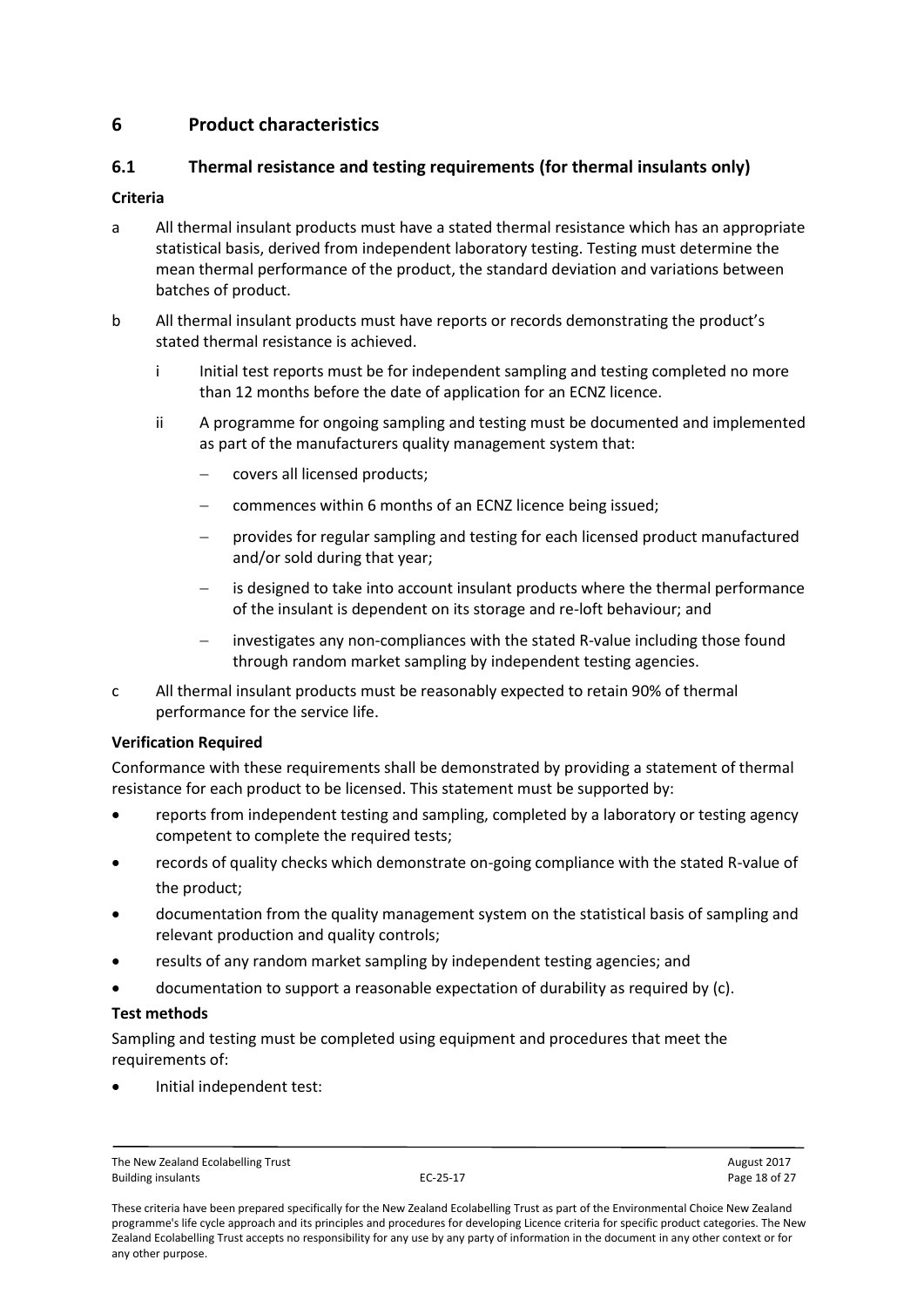- For low density insulants (e.g. glass wool, wool and polyester): AS/NZS 4859.1:2002 Materials for the thermal insulation of buildings - General criteria and technical provisions.
- For high density insulants: ASTM C518 Standard Test Method for Steady-State Thermal Transmission Properties by Means of the Heat Flow Meter Apparatus.
- On-going quality monitoring:
- ASTM C518 Standard Test Method for Steady-State Thermal Transmission Properties by Means of the Heat Flow Meter Apparatus.

## <span id="page-18-0"></span>**6.2 Acoustic performance and testing requirements (for acoustic insulants only)**

#### **Criteria**

- a All acoustic insulant products must have a stated noise reduction coefficient (NRC) value which has an appropriate statistical basis, derived from independent laboratory testing. Testing must determine the mean acoustic performance of the product, the standard deviation and variations between batches of product.
- b All acoustic insulant products must have reports or records demonstrating the product's stated acoustic performance is achieved. Initial test reports must be for independent sampling and testing completed no more than 12 months before the date of application for an ECNZ licence.

### **Verification Required**

Conformance with these requirements shall be demonstrated by providing a statement of acoustic performance for each product to be licensed. This statement must be supported by:

- reports from independent testing and sampling, completed by a laboratory or testing agency competent to complete the required tests;
- documentation from the quality management system on the statistical basis of sampling and relevant production and quality controls; and
- results of any random market sampling by independent testing agencies.

#### **Test methods**

Sampling and testing (initial independent test) for NRC must be completed using equipment and procedures that meet the requirements of:

- ASTM C423-17 Standard Test Method for Sound Absorption and Sound Absorption Coefficients by the Reverberation Room Method; or
- ISO 354 Measurement of Sound Absorption in a Reverberation Room.

## <span id="page-18-1"></span>**6.3 Informative labelling (for All insulants)**

#### **Criteria**

- a All thermal insulant products must carry a label meeting the requirements of AS/NZS 4859.1 Materials for the thermal insulation of buildings; Part 1: General criteria and technical provisions. In particular the label must state:
	- Manufacturer and manufacturing date (or batch identification)
	- Weight (expressed as either weight per square metre or as bale weight and area)
	- The material the insulant is manufactured from, including, if relevant, the percentage recycled content

The New Zealand Ecolabelling Trust and the New Zealand Ecolabelling Trust August 2017<br>
Ruilding insulants August 2017<br>
Agge 19 of 27 Building insulants **EC-25-17** Page 19 of 27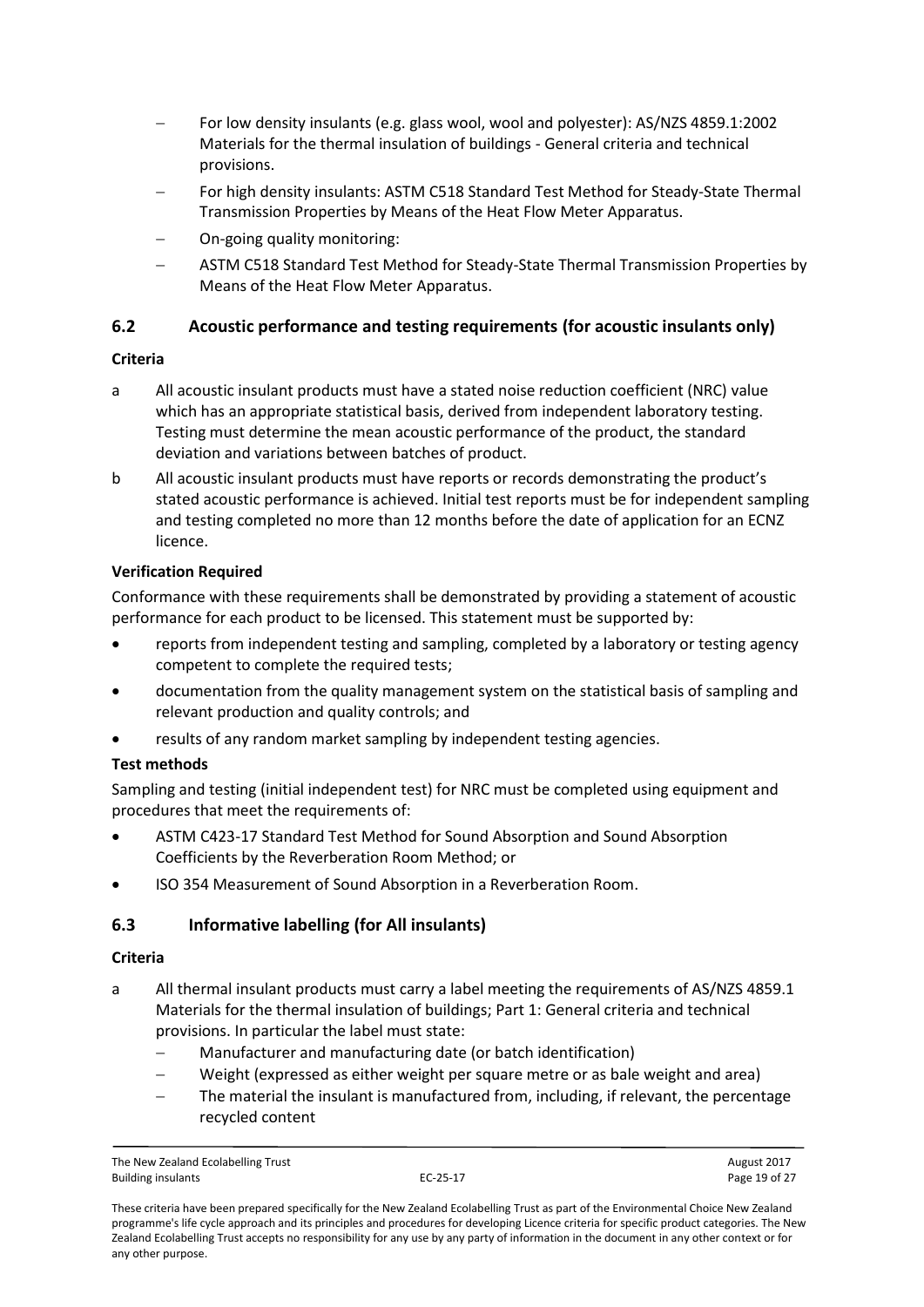- Maximum storage time or use-by date (if batch identification only is provided), for blanket and segment type only. If insulation products are provided direct to the user from the manufacturer, then written storage instructions must also be provided to the user
- Thickness
- R-value and the conditions under which it is achieved (including requirements on temperature or any settling or aging of the material)
- Time after installation at which product will have re-lofted to its nominal thickness if installed before the use-by date (for blanket and segment type only)
- Area of insulation before installation
- Safety instructions.
- b All acoustic insulant products must carry a label stating:
	- Manufacturer and manufacturing date (or batch identification)
	- Weight (expressed as either weight per square metre or as bale weight and area)
	- The material the insulant is manufactured from, including, if relevant, the percentage recycled content
	- Maximum storage time or use-by date (if batch identification only is provided), for blanket and segment type only. If insulation products are provided direct to the user from the manufacturer, then written storage instructions must also be provided to the user
	- Thickness
	- Area of insulation before installation
	- Safety instructions
	- Acoustic performance.
- c The building insulation material must not require labelling as toxic, corrosive or flammable, in accordance with the New Zealand Hazardous Substances and New Organisms (HSNO) regulations.

Conformance with these requirements shall be demonstrated by providing a written statement on compliance, signed by the Chief Executive Officer or other authorised representative of the applicant company. This statement shall be supported by:

- a copy of the label for each insulant product;
- relevant production and quality documentation covering labelling processes

## <span id="page-19-0"></span>**6.4 Installation instructions (for ALL insulants)**

#### **Criteria**

- a Installation instructions must be provided for all insulant products. The installation instructions must:
	- i clearly demonstrate the installation quality level required such as the maximum size of gaps, the allowable extent of folds etc. Clear illustrations identifying both acceptable and non-acceptable practice must be provided;
	- ii state where it is appropriate to use the product and where it is not appropriate to use it (if there is reasonable likelihood of a misunderstanding);

These criteria have been prepared specifically for the New Zealand Ecolabelling Trust as part of the Environmental Choice New Zealand programme's life cycle approach and its principles and procedures for developing Licence criteria for specific product categories. The New Zealand Ecolabelling Trust accepts no responsibility for any use by any party of information in the document in any other context or for any other purpose.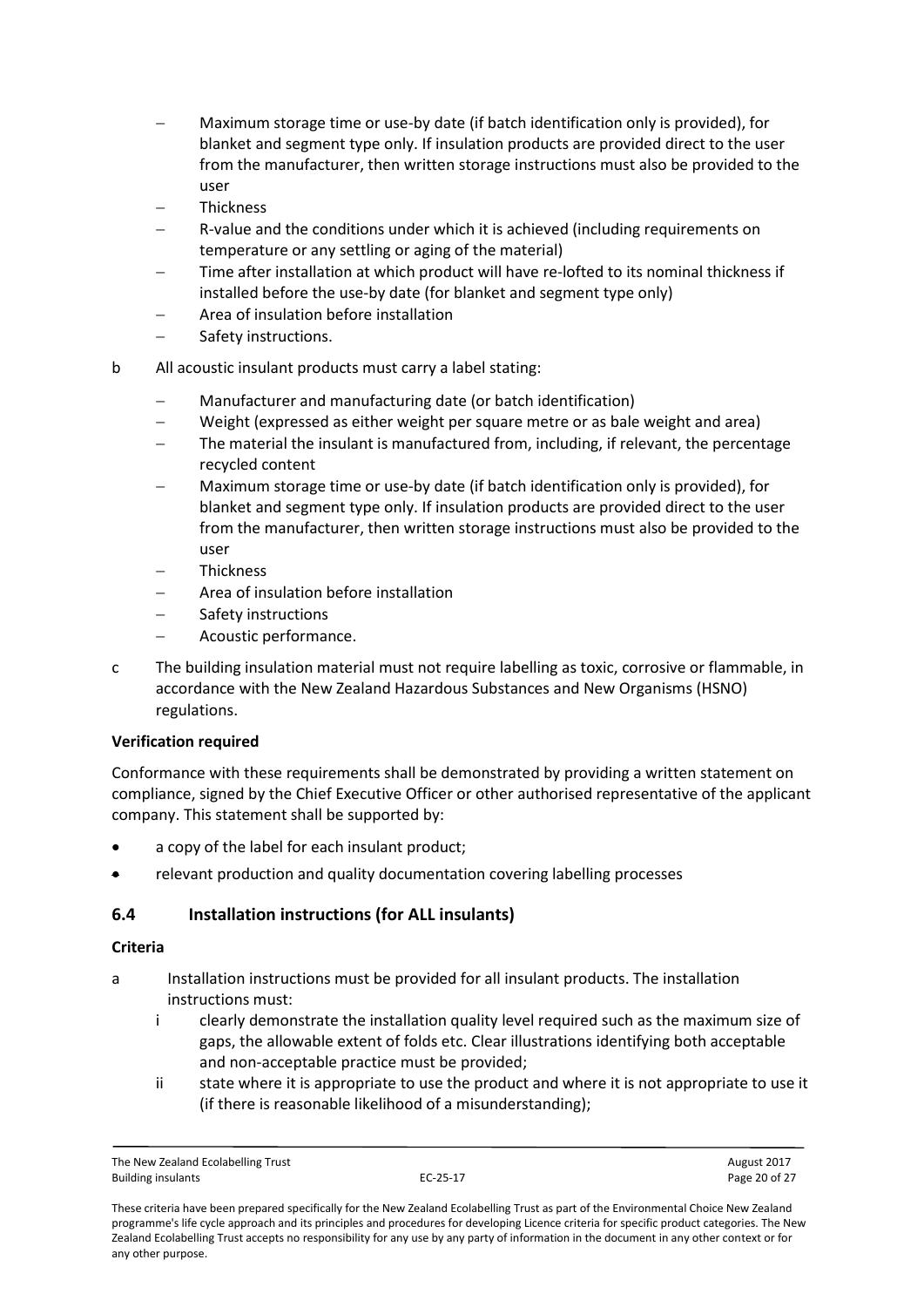- iii detail the proper storage, handling and installation requirements so as to minimise any health implications; and
- iv recommend that the insulation be installed in accordance with NZS 4246:2006 "Energy efficiency - Installing insulation in residential buildings", where applicable.
- b Details of training requirements for preferred installers and how training and competence is monitored must be provided.

Conformance with these requirements shall be demonstrated by providing a written statement on compliance, signed by the Chief Executive Officer or other authorised representative of the applicant company. This statement shall be supported by:

- a copy of the installation instructions for each insulant product: and
- details of training requirements and how training and competence of preferred installers is monitored.

#### **Explanatory notes**

All insulants must be accompanied by written instructions detailing the proper storage, handling and installation so as to: minimise health implications; achieve the thermal or acoustic performance stated on the product label; achieve the designed thermal or acoustic performance for the building component and ensure durability of the insulation material.

### <span id="page-20-0"></span>**6.5 Installation instructions (for LOOSE FILL only)**

#### **Criteria**

Suppliers of loose-fill thermal insulants must have an ISO 9001 certified quality management system (or equivalent) that meets the following requirements:

- a it must ensure manufacturing activities meet the requirements of ISO 12574 Thermal Insulation – Loose-fill for horizontal applications in ventilated roof spaces – Part 1: Material.
- b it must cover all insulation installers and require all installers to:
	- i meet the requirements of ISO 12574 Thermal Insulation Loose-fill for horizontal applications in ventilated roof spaces – Part 2: Installer's responsibilities;
	- ii have been on an installer training programme;
	- iii have an installation schedule, comprised of a table showing settled R-value versus installation weight and thickness;
	- iv have a calibrated blowing machine to ensure proper density control and maintain calibration records for the blowing machine;
	- determine the total amount of insulant going in to a building space;
	- vi calculate the installation area, with provision for framing;
	- vii determine, using a documented sampling procedure and suitable equipment (e.g. an ASTM C167 thickness probe), the thickness, weight (per unit area) and therefore the theoretical thermal resistance value of the installed insulant;
	- viii provide a signed installation certificate to the client, showing details iv) through vi) above; and
	- ix keep records (preferably photographic) of all installations.
- c it must include processes to demonstrate, using independent follow-ups of installers, that training and installation procedures are being adhered to and are effective.

The New Zealand Ecolabelling Trust August 2017 Building insulants **EC-25-17** Page 21 of 27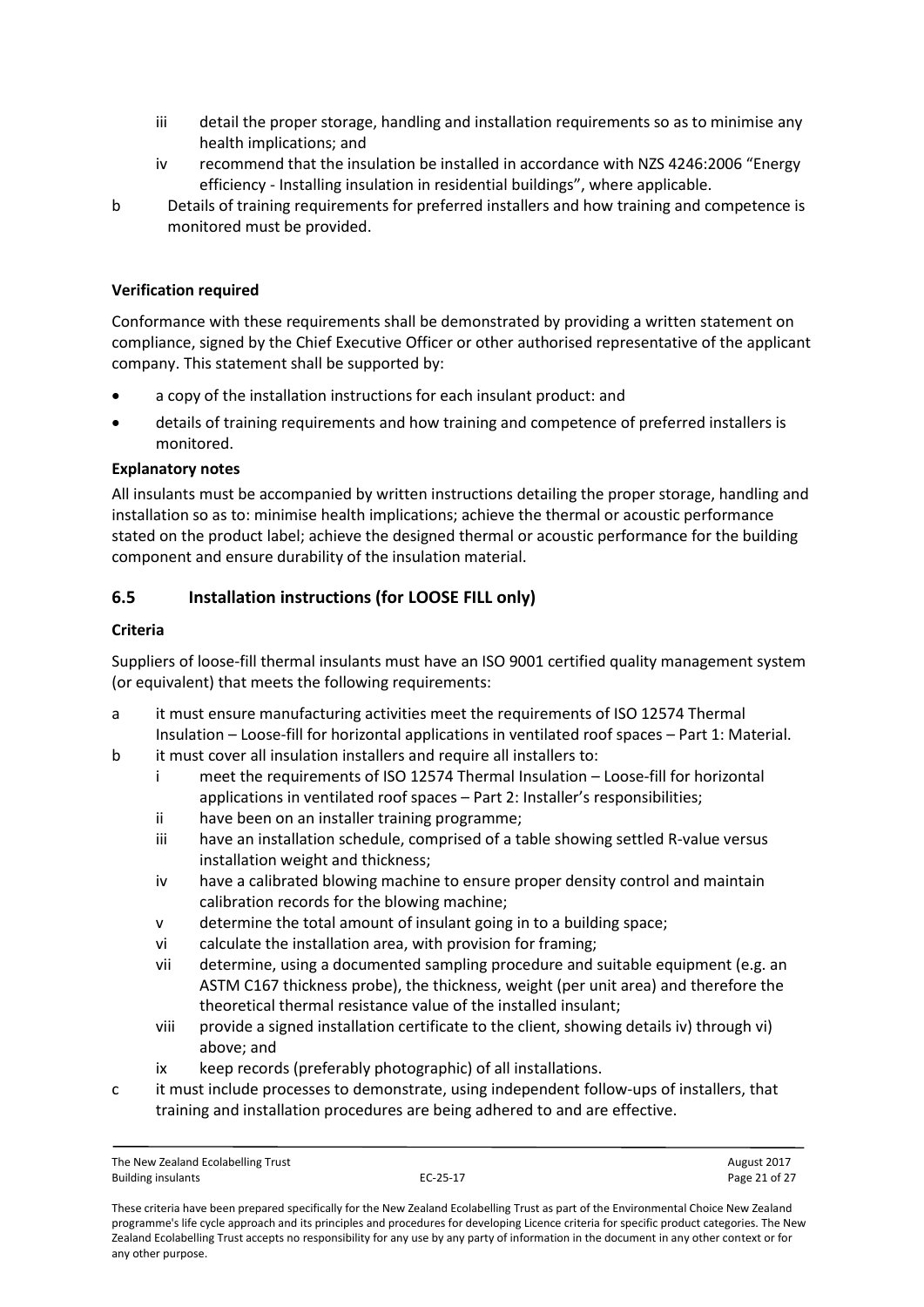Conformance with these requirements shall be demonstrated by providing a written statement on compliance, signed by the Chief Executive Officer or other authorised representative of the applicant company. This statement shall be supported by:

- relevant production and quality control documentation and records; and
- copies of the installation schedules and installation certificates.

### <span id="page-21-0"></span>**6.6 Installation instructions (for SPRAY-ON only)**

#### **Criteria**

Suppliers of spray-on thermal insulants must have an ISO 9001 certified quality management system (or equivalent) that meets the following requirements:

- a it must ensure manufacturing activities meet the requirements of ISO 8873 Rigid cellular plastics – Spray-applied polyurethane foam for thermal insulation – Part 1: Material specifications.
- b it must cover all insulation installers and require all installers to:
	- i meet the requirements of ISO 8873 Rigid cellular plastics Spray-applied polyurethane foam for thermal insulation – Part 2: Application;
	- ii have been on an installer training programme that includes:
		- o chemical health and safety;
		- o basics of spray polyurethane foam;
		- o substrate preparation;
		- o installation methodology;
		- o troubleshooting and repair; and
		- o equipment.
	- iii have all appropriate equipment to protect installers such as respiratory protection, and skin and eye protection;
	- iv have checked the product for quality immediately prior to commencing operations by spraying a small amount of material to verify machine control and insulation quality;
	- v determine the total amount of insulant going in to a building space;
	- vi calculate the installation area, with provision for framing;
	- vii determine, using a documented sampling procedure and suitable equipment (e.g. an ASTM C167 thickness probe), the thickness, weight (per unit area) and therefore the theoretical thermal resistance value of the installed insulant;
	- viii provide a signed installation certificate to the client, showing details iv) through vi) above; and
	- ix keep records (preferably photographic) of all installations.
- c it must include processes to demonstrate, using independent follow-ups of installers, that training and installation procedures are being adhered to and are effective.

These criteria have been prepared specifically for the New Zealand Ecolabelling Trust as part of the Environmental Choice New Zealand programme's life cycle approach and its principles and procedures for developing Licence criteria for specific product categories. The New Zealand Ecolabelling Trust accepts no responsibility for any use by any party of information in the document in any other context or for any other purpose.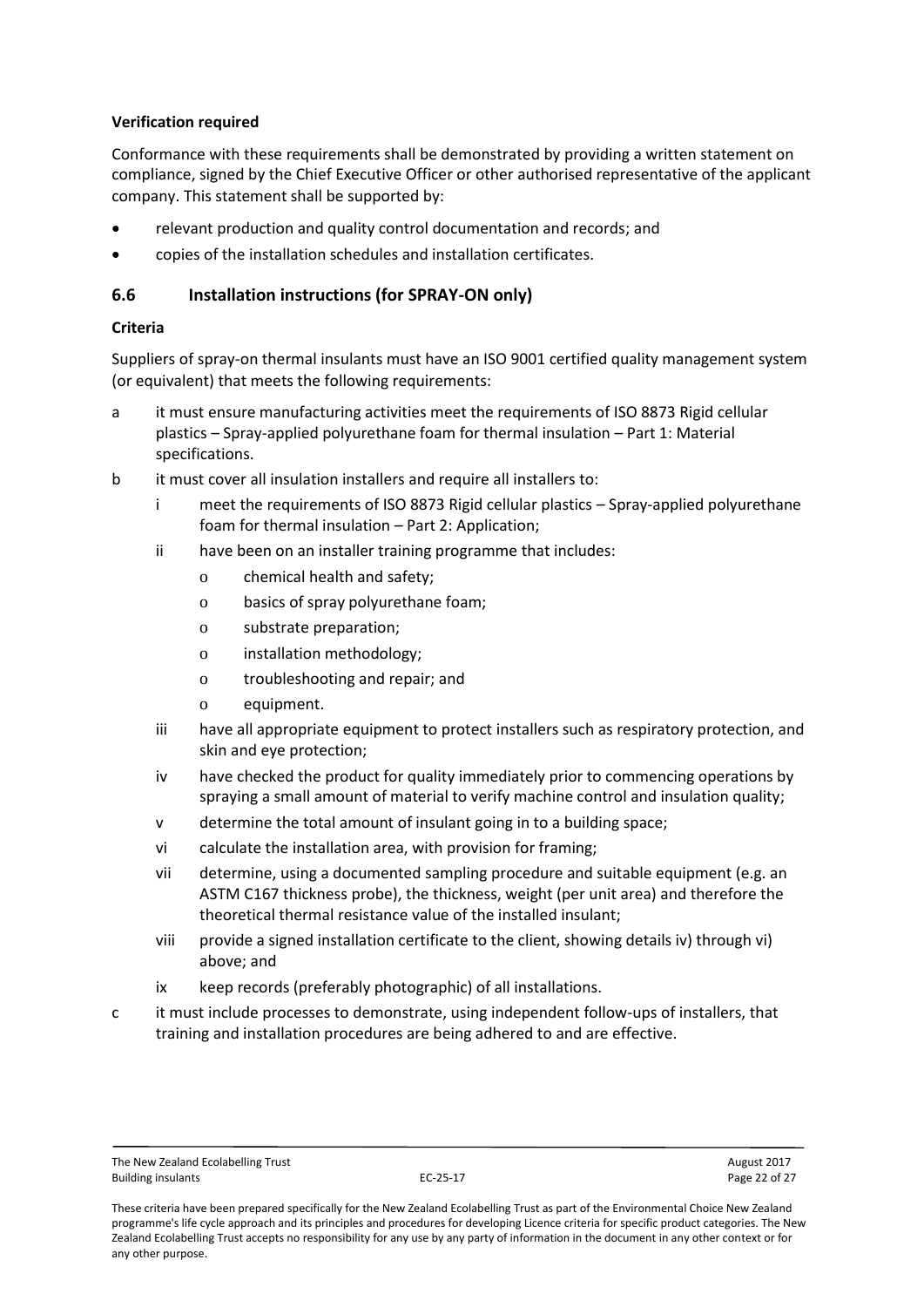Conformance with these requirements shall be demonstrated by providing a written statement on compliance, signed by the Chief Executive Officer or other authorised representative of the applicant company. This statement shall be supported by:

- relevant production and quality control documentation and records; and
- copies of installation certificates.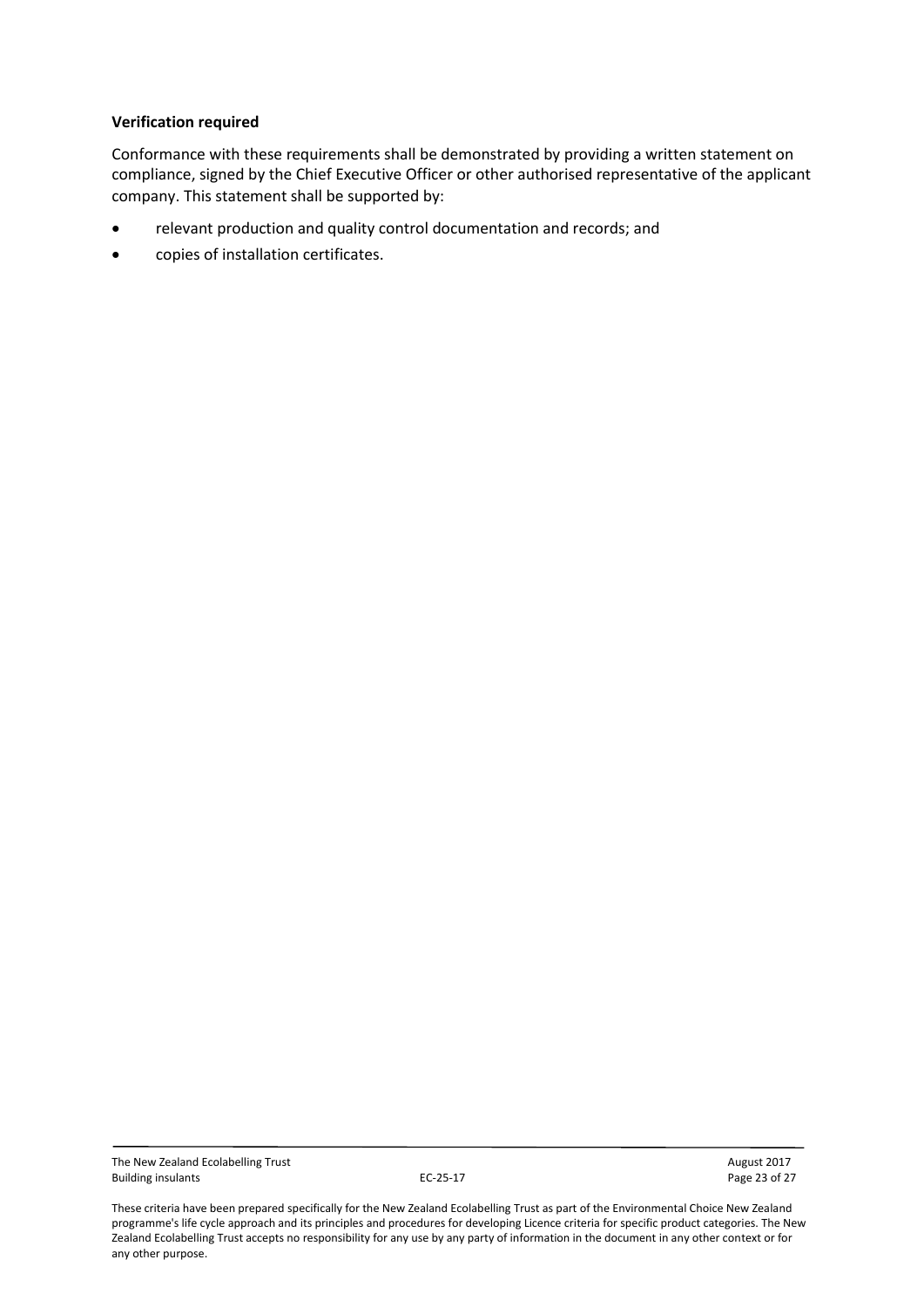## <span id="page-23-0"></span>**7 Requirements and notes for licence holders**

#### **Monitoring compliance**

Prior to granting a licence, The Trust will prepare a supervision plan for monitoring ongoing compliance with these requirements. This plan will reflect the number and type of products covered by the licence and the level of sampling appropriate to provide confidence in ongoing compliance with criteria. This plan will be discussed with the licence applicant and when agreed will be a condition of the licence.

As part of the plan, The Trust will require access to relevant quality control and production records and the right of access to production facilities. Relevant records may include formal quality management or environmental management system documentation (for example, ISO 9001 or ISO 14001 or similar).

Licence holders are required to advise The Trust immediately of any non-compliance with any requirements of this specification which may occur during the term of the licence. If a noncompliance occurs, the licence may be suspended or terminated as stipulated in the Licence Conditions. The licensee may appeal any such suspension.

The Trust will maintain the confidentiality of identified confidential information provided and accessed during verification and monitoring of licences.

#### **Using the Environmental Choice Label**

The Label may appear on the wholesale and retail packaging for the product, provided that the product meets the requirements in this specification and in the Licence Conditions.

Wherever it appears, the Label must be accompanied by the words "Building Insulants (Thermal)" or "Building Insulants (Acoustic)" or "Building Insulants (Thermal and Acoustic)", as determined by the scope of your ECNZ-licence, and the Licence Number e.g. 'licence No1234'.

The Label must be reproduced in accordance with the ECNZ programme's keyline art for reproduction of the Label and the Licence Conditions.

Any advertising must conform to the relevant requirements in this specification, in the Licence Conditions and in the keyline art.

Failure to meet these requirements for using the ECNZ Label and advertising could result in the Licence being withdrawn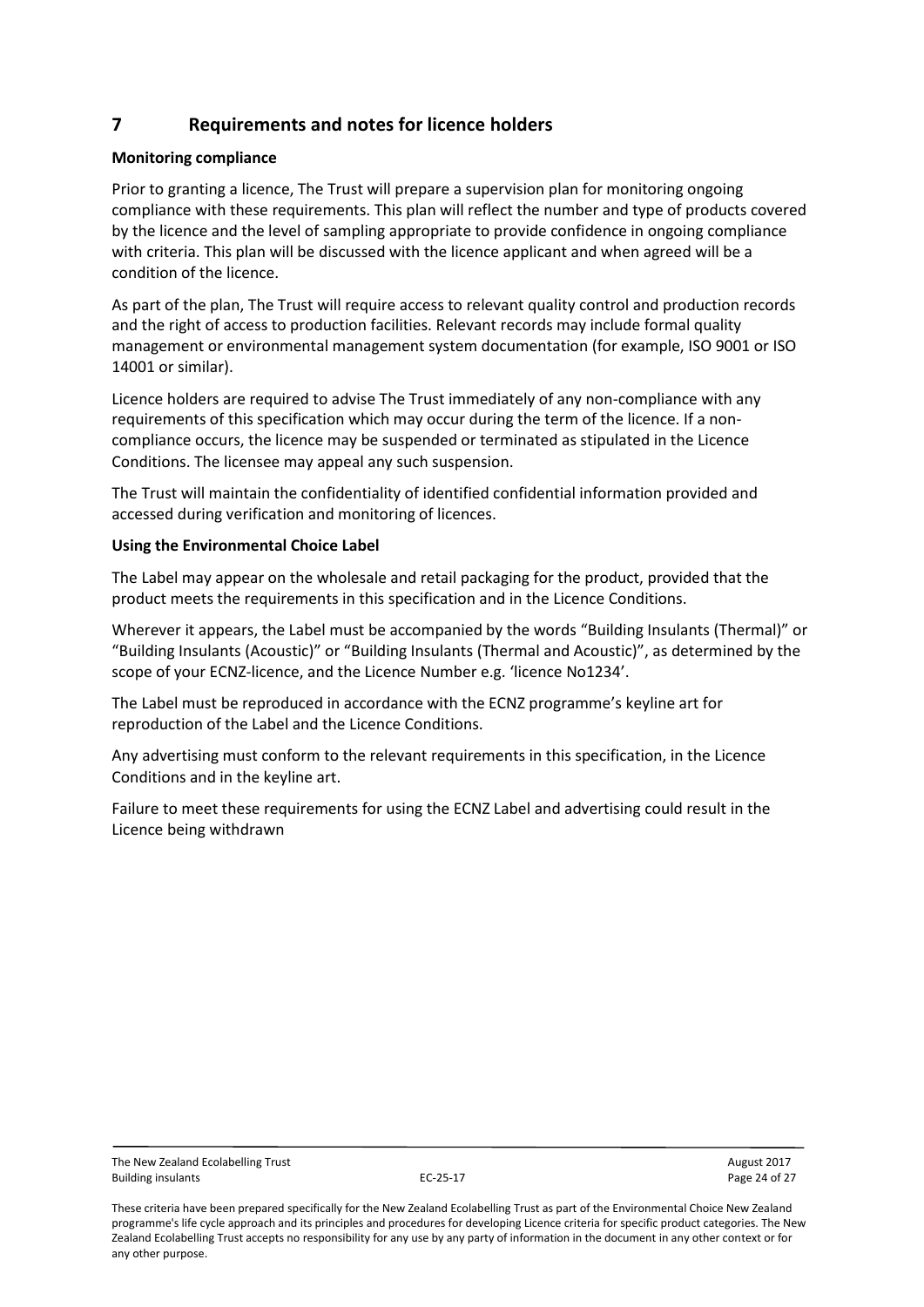## **Appendix A: Physical and environmental properties of major blowing agents**

#### <span id="page-24-2"></span><span id="page-24-1"></span><span id="page-24-0"></span>*Table 1: Fluorinated blowing agents7, 8, 9*

|                                         | HCFC-<br>22        | HCFC-<br>142b                     | HCFC-<br>141b                     | HFC-<br>134a                     | HFC-<br>152a                     | <b>HFC-245fa</b> | HFC-365mfc     | HFC-<br>227ea                      | HFO-<br>1234ze <sup>10</sup> | HFO-<br>1336mzz(Z) $^{11}$ | HFO-<br>$1233zd^{12}$         |
|-----------------------------------------|--------------------|-----------------------------------|-----------------------------------|----------------------------------|----------------------------------|------------------|----------------|------------------------------------|------------------------------|----------------------------|-------------------------------|
| Chemical formula                        | CHCIF <sub>2</sub> | CH <sub>3</sub> CCIF <sub>2</sub> | CCl <sub>2</sub> FCH <sub>3</sub> | CH <sub>2</sub> FCF <sub>3</sub> | CHF <sub>2</sub> CH <sub>3</sub> | $CF3CH2CHF2$     | $CF3CH2CF2CH3$ | CF <sub>3</sub> CHFCF <sub>3</sub> | CH <sub>3</sub> CH=CHF       | $CF3CH=CHCF3(Z)$           | (E)CF <sub>3</sub><br>CH=CCIH |
| Molecular weight                        | 86                 | 100                               | 117                               | 102                              | 66                               | 134              | 148            | 170                                | 114                          | 164                        | 130                           |
| Boiling point (°C)                      | $-41$              | $-9$                              | 32                                | $-26$                            | $-25$                            | 15.3             | 10.2           | $-16.5$                            | $-18.95$                     | 33.4                       | 19                            |
| Gas conductivity (mW/mK<br>at $10 °C$ ) | 9.9                | 8.4                               | 8.8                               | 12.4                             | 14.3''                           | $12.5*$          | $10.6*$        | 11.6                               | 13.6"                        | $+$                        | 10.2                          |
| Flammable units in air (vol<br>%)       | None               | $6.2 - 17.9$                      | $7.6 - 17.7$                      | None                             | $3.9 -$<br>16.9                  | None             | $3.8 - 13.3$   | None                               | None                         | None                       | None                          |
| TVL or OEL (ppm) (USA)                  | 1000               | 1000                              | 500                               | 1000                             | 1000                             | n/a              | n/a            | 1000                               | 5000                         |                            | 800                           |
| GWP (100 year) **                       | 1810               | 2310                              | 725                               | 1430                             | 124                              | 103              | 840            | 3220                               | 7                            | 9                          |                               |
| <b>ODP</b>                              | 0.055              | 0.065                             | 0.11                              | 0                                | $\mathbf{0}$                     |                  |                | 0                                  | $\Omega$                     | $\mathbf 0$                | 0                             |

" measured at 25 °C  $*$  measured at 24 °C  $*$  no data available

The New Zealand Ecolabelling Trust August 2017 Building insulants **EC-25-17** Page 25 of 27 Page 25 of 27

 $\overline{a}$ 

<sup>7</sup> UNEP, Report of the Rigid and Flexible Foams Technical Options Committee, 2010 Assessment

<sup>8</sup> UNEP, Report of the Rigid and Flexible Foams Technical Options Committee, 2014 Assessment Report

<sup>9</sup> UNEP Ozone Secretariat, *Fact Sheet 13: Insulating Foam*, 2015

<sup>10</sup> Honeywell, *Solstice® ze Refrigerant (HFO-1234ze)*, 2015

<sup>11</sup> OARS Weel, *cis-1,1,1,4,4,4,-Hexafluoro-2-butene (1336mzz-Z),* 2014

<sup>12</sup> Honeywell, *Solstice® Liquid Blowing Agent (HFO-1233zd)*, 2017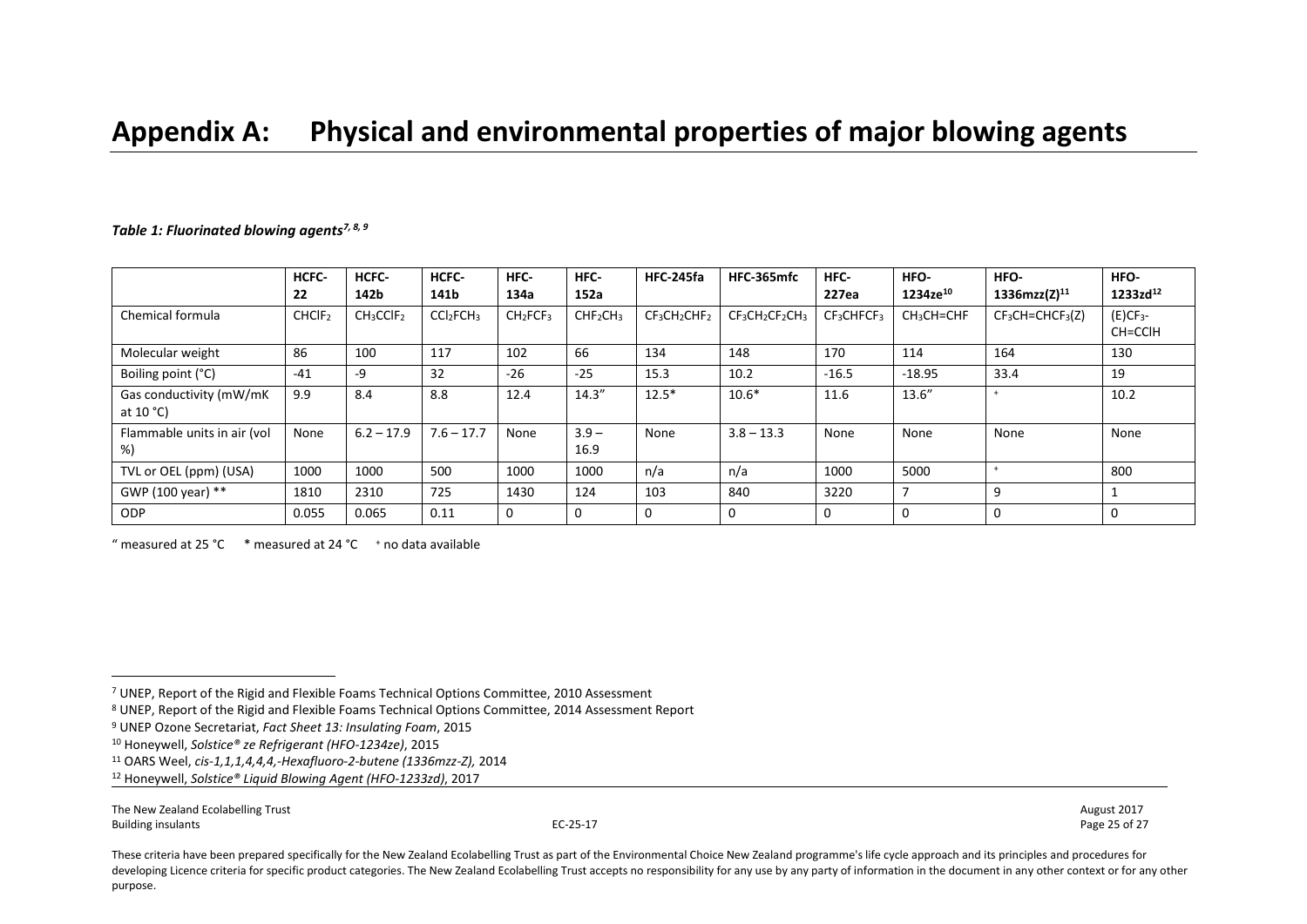#### *Table 2: Non-fluorinated blowing agents[7,](#page-24-0) [8,](#page-24-1) [9](#page-24-2)*

|                                     | Methylal     | Dimethyl<br>ether                 | Isopentane         | Cyclopentane                    | N-pentane      | Carbon<br>dioxide | Isobutane   | n-<br>butane | <b>Methyl formate</b><br>(Ecomate®) |
|-------------------------------------|--------------|-----------------------------------|--------------------|---------------------------------|----------------|-------------------|-------------|--------------|-------------------------------------|
| Chemical formula                    | $CH2(OCH3)2$ | CH <sub>3</sub> O CH <sub>3</sub> | $CH3CH(CH3)CH2CH3$ | (CH <sub>2</sub> ) <sub>5</sub> | $CH3(CH2)3CH3$ | CO <sub>2</sub>   | $C_4H_{10}$ | $C_4H_{10}$  | CH <sub>3</sub> (HCO)               |
| Molecular weight                    | 76.1         | 46.1                              | 72.1               | 70.1                            | 72.1           | 44                | 58.1        | 58.1         | 60                                  |
| Boiling point (°C)                  | 42           | $-24.8$                           | 28                 | 49                              | 36             | $-139$            | $-11.7$     | $-0.45$      | 31.5                                |
| Gas conductivity (mW/mK at<br>10 °C |              | 15.5                              | 13.0               | 11.0                            | 14.0           | 14.5              | 15.9        | $13.6***$    | 10.7''                              |
| Flammable units in air (vol %)      | $2.2 - 19.9$ | $3.0 - 18.6$                      | $1.4 - 8.3$        | $1.5 - 8.7$                     | $1.4 - 8.0$    | None              | $1.8 - 8.4$ | $1.8 - 8.5$  | $5.0 - 23.0$                        |
| TVL or OEL (ppm) (USA)              | 1000         | 1000                              | 1000               | 600                             | 610            | n/a               | 800         | 800          | 100                                 |
| GWP (100 year) **                   | < 25         |                                   | < 25               | < 25                            | < 25           |                   | < 25        | < 25         | < 25                                |
| <b>ODP</b>                          | 0            |                                   | 0                  |                                 | 0              |                   | $\Omega$    | $\Omega$     |                                     |

" measured at 25 °C  $*$  \* IPCC Report 1996  $*$  \*\* measured at 0 °C  $*$  no data available

The New Zealand Ecolabelling Trust 2017<br>Building insulants and the Superversion of the Superversion of the Superversion of the Superversion of the New Zealand Ecolabelling Trust 2017 Building insulants **EC-25-17** Page 26 of 27 Page 26 of 27